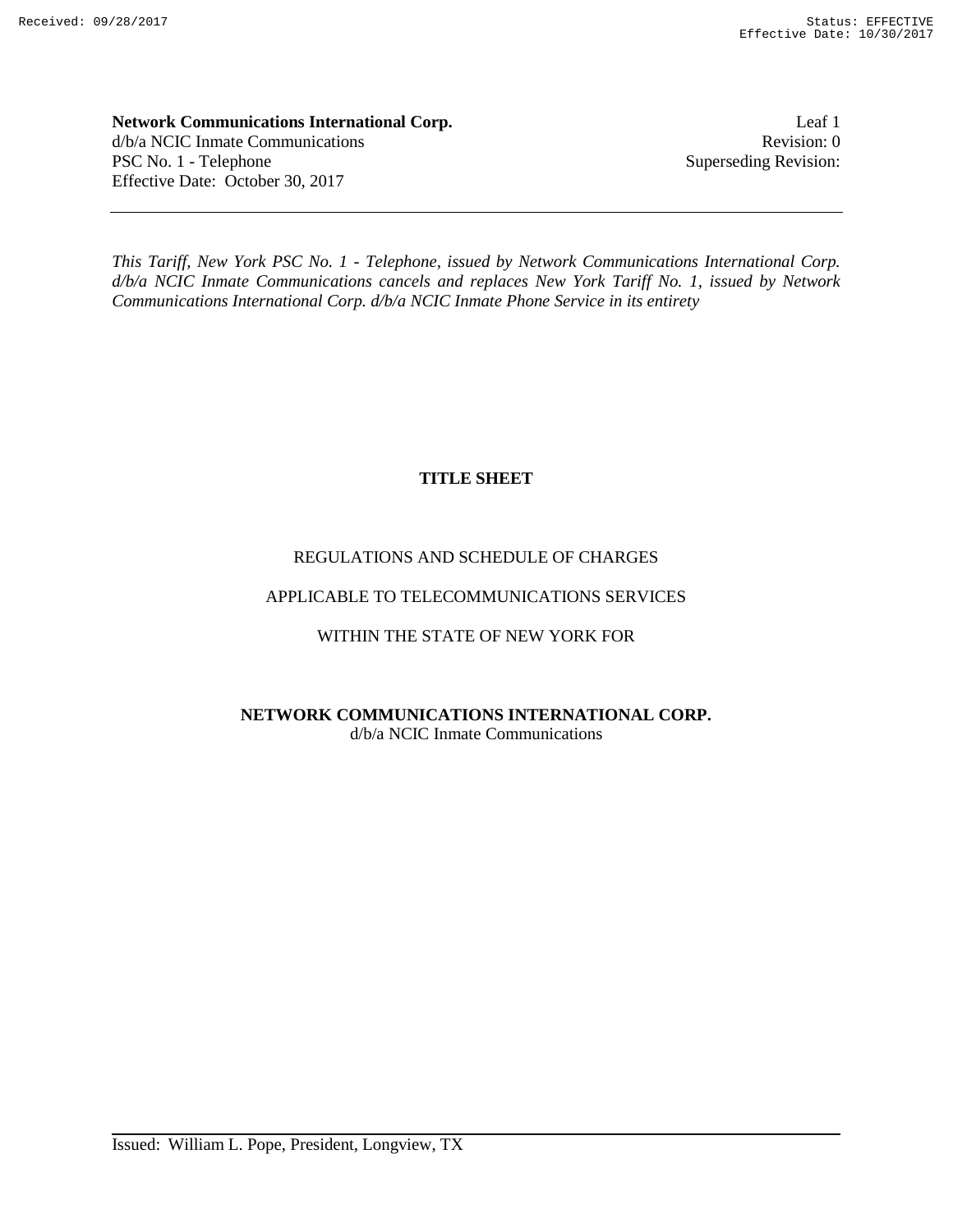# **Network Communications International Corp.** Leaf 2<br>  $d/b/a$  NCIC Inmate Communications<br>
0

d/b/a NCIC Inmate Communications PSC No. 1 - Telephone Superseding Revision: Effective Date: October 30, 2017

#### **TABLE OF CONTENTS**

| <b>Table of Contents</b>                      | 2            |
|-----------------------------------------------|--------------|
| Application of Tariff & Service Area          | 4            |
| <b>Explanation of Symbols</b>                 | 5            |
| <b>Tariff Format</b>                          | 6            |
| Section 1 - Terms and Abbreviation            |              |
| Section 2 - Rules and Regulations             | 9            |
| <b>Section 3 - Operator Assisted Services</b> | 28           |
| Section 4 - Institutional Calling Services    | 36           |
| <b>Current Rates</b>                          | Attachment A |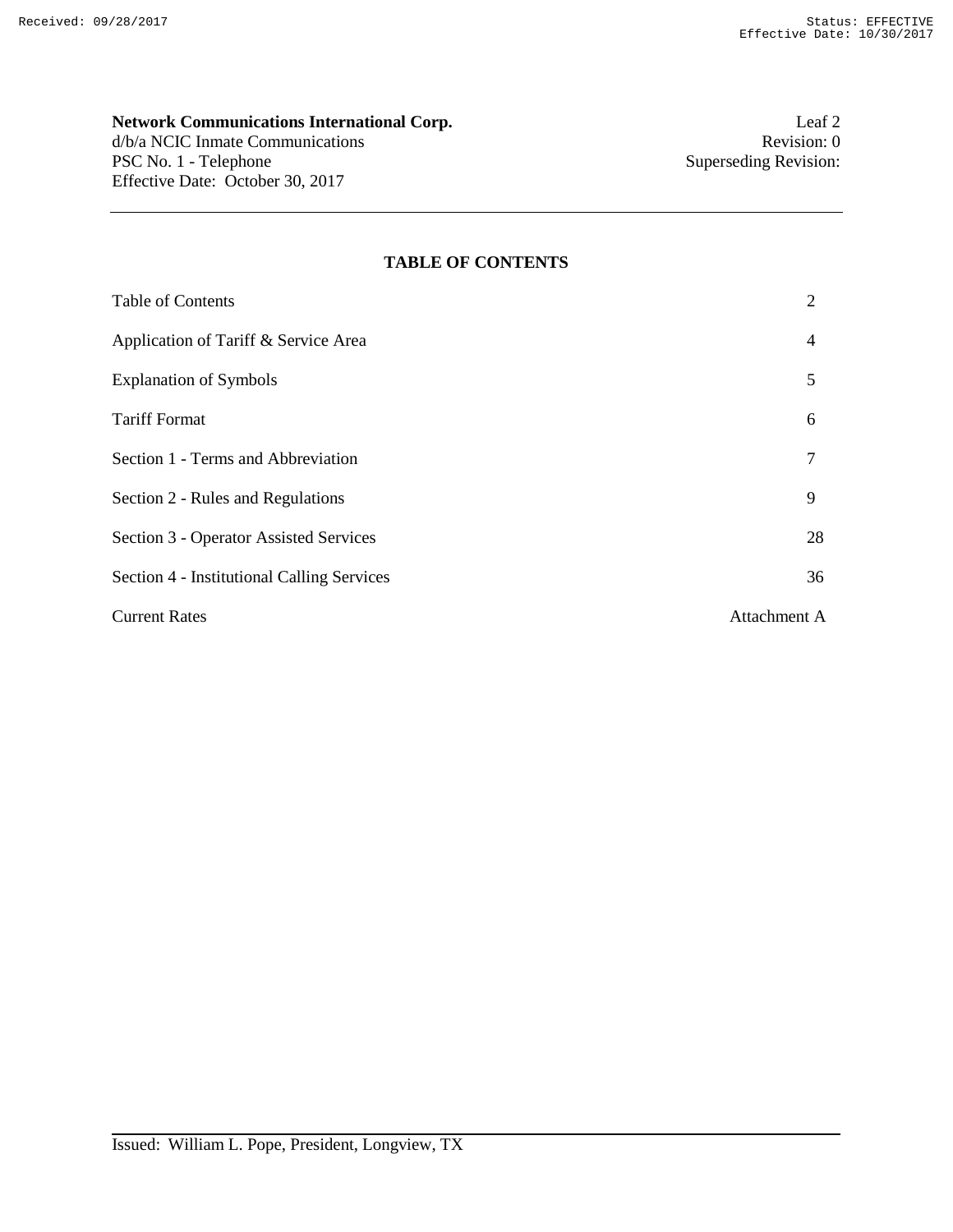#### **Network Communications International Corp. Leaf 3** Leaf 3

d/b/a NCIC Inmate Communications **Revision:** 0 PSC No. 1 - Telephone Superseding Revision: Effective Date: October 30, 2017

# Contacting the Public Service Commission

In the case of a dispute between the Customer and the Company which cannot be resolved with mutual satisfaction, the Customer may file a complaint by contacting the New York State Department of Public Service by phone, online or by mail.

1. By Phone:

Helpline (for complaints/inquiries): 1-800-342-3377 for Continental United States or, 1-800-662-1220 for Hearing/Speech Impaired: TDD or, 518-472-8502 for fax

2. Online:

http://www.dps.ny.gov/complaints.html or,

3. By Mail:

NYS Department of Public Service Office of Consumer Services 3 Empire State Plaza Albany, NY 12223-1350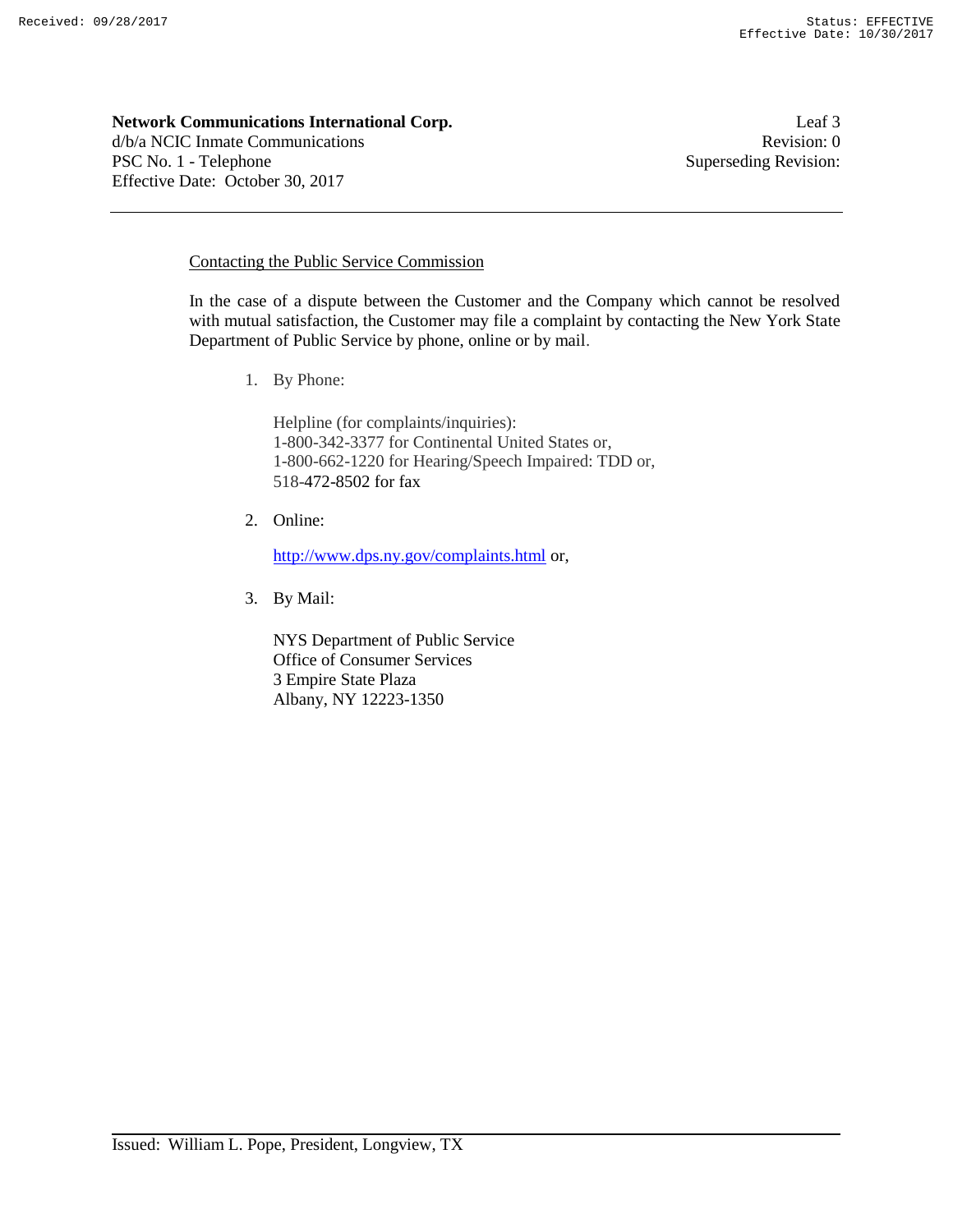# **Network Communications International Corp.** Leaf 4 d/b/a NCIC Inmate Communications Revision: 0 PSC No. 1 - Telephone Superseding Revision: Effective Date: October 30, 2017

# **APPLICATION OF TARIFF**

This tariff contains the regulations and rates applicable to the furnishing of intrastate resale common carrier communications services by Network Communications International Corp. d/b/a NCIC Inmate Communications within the State of New York.

# **SERVICE AREA**

Network Communications International Corp. d/b/a NCIC Inmate Communications will provide intrastate service throughout the State of New York.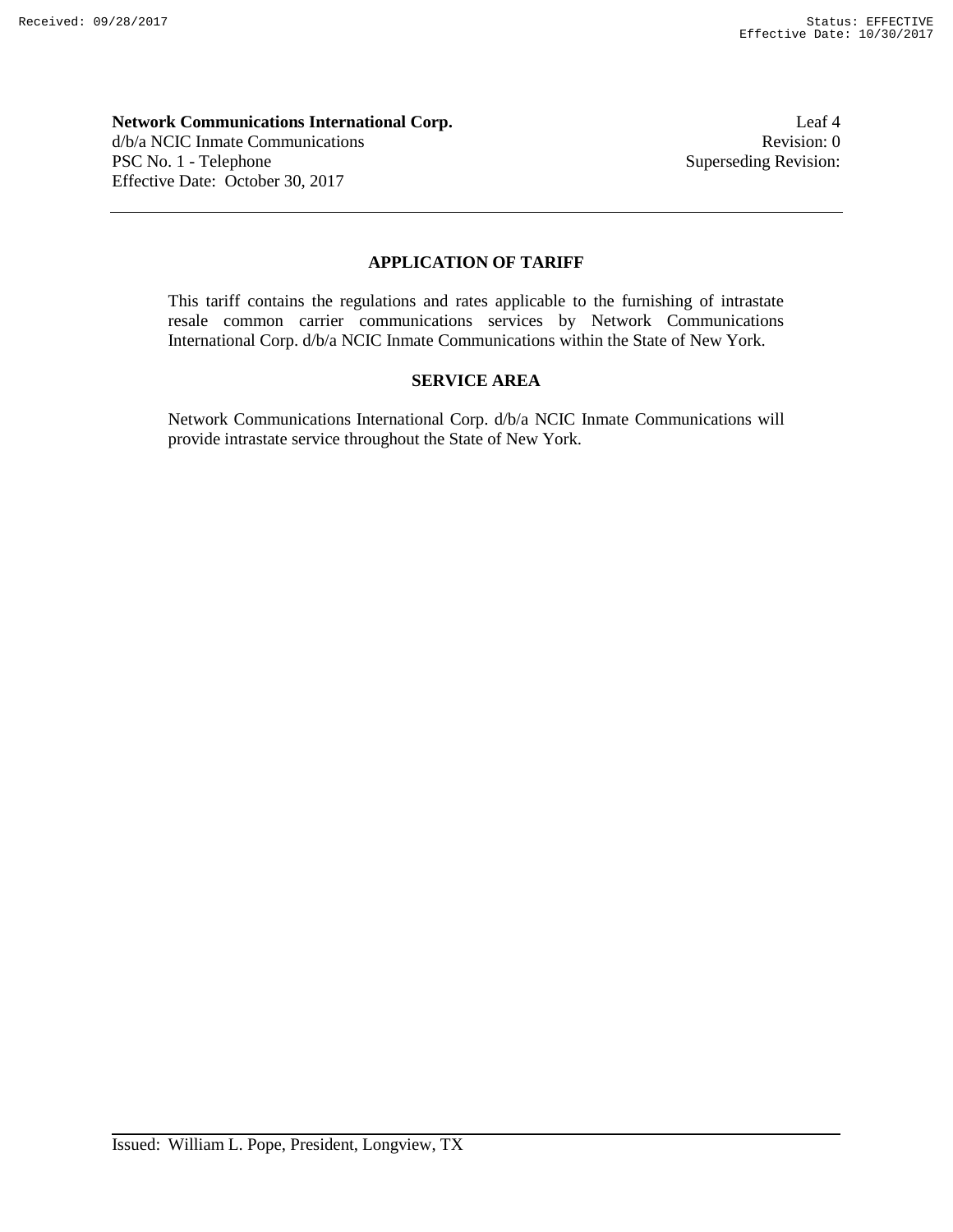#### **Network Communications International Corp. Leaf 5** Leaf 5

d/b/a NCIC Inmate Communications **Revision:** 0 PSC No. 1 - Telephone Superseding Revision: Effective Date: October 30, 2017

# **EXPLANATION OF SYMBOLS**

Changes to this tariff shall be identified on the revised Sheet(s) through the use of symbols. The following are the only symbols used for the purposes indicated below:

- **(C)** To signify changed listing, rule, or condition which may affect rates or charges.
- **(D)** To signify discontinued material, including listing, rate, rule, or condition.
- **(I)** To signify an increase.
- **(M)** To signify material relocated from or to another part of tariff schedule with no change in text, rate, rule or condition.
- **(N)** To signify new material including listing, rate, rule or condition.
- **(R)** To signify reduction.
- **(S)** To signify reissued material.
- **(T)** To signify change in wording of text but not change in rate, rule, or condition.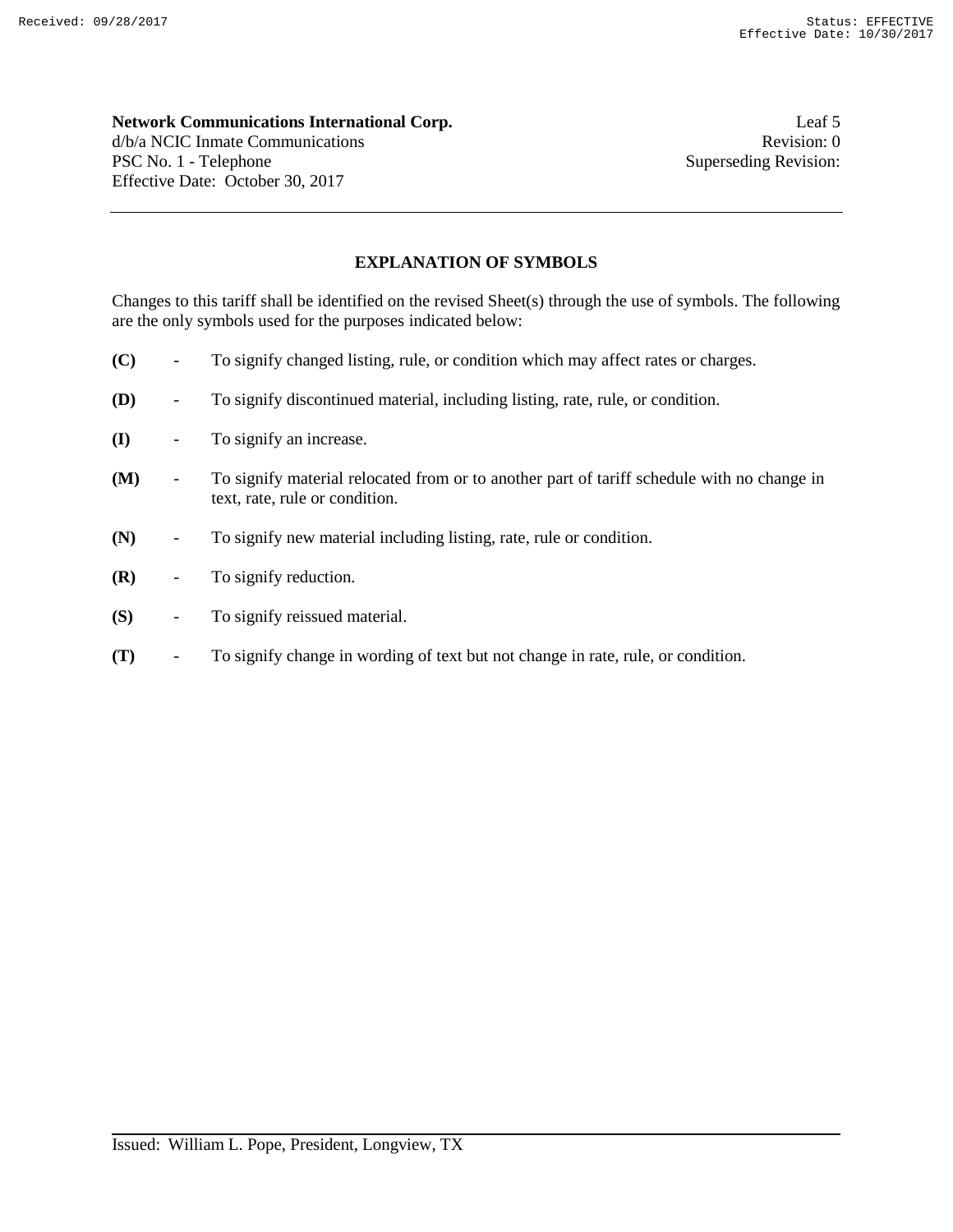**Network Communications International Corp.** Leaf 6 d/b/a NCIC Inmate Communications **Revision:** 0 PSC No. 1 - Telephone Superseding Revision: Effective Date: October 30, 2017

# **TARIFF FORMAT**

- **A. Sheet Numbering -** Sheet numbers appear in the upper right corner of the Sheet. Sheets are numbered sequentially, however, new sheets are occasionally added to the tariff. When a new sheet is added between sheets already in effect, a letter is added. For example, a new sheet added between sheets 14 and 15 would be 14A.
- **B. Sheet Revision Numbers -** Revision numbers also appear in the upper right corner of each sheet. These numbers are used to determine the most current sheet version on file with the Commission. For example, the  $4<sup>th</sup>$  Revised Sheet 14 cancels the  $3<sup>rd</sup>$  Revised Sheet 14. Because of various suspension periods, deferrals, etc., the most current Sheet number on file with the Commission is not always the tariff Sheet in effect.
- **C. Paragraph Numbering Sequence -** There are nine levels of paragraph coding. Each level of coding is subservient to its next higher level:

2. 2.1. 2.1.1. 2.1.1.A. 2.1.1.A.1. 2.1.1.A.1.(a). 2.1.1.A.1.(a).I.  $2.1.1.A.1.(a).I.(i).$  $2.1.1.A.1.(a).I.(i).(1).$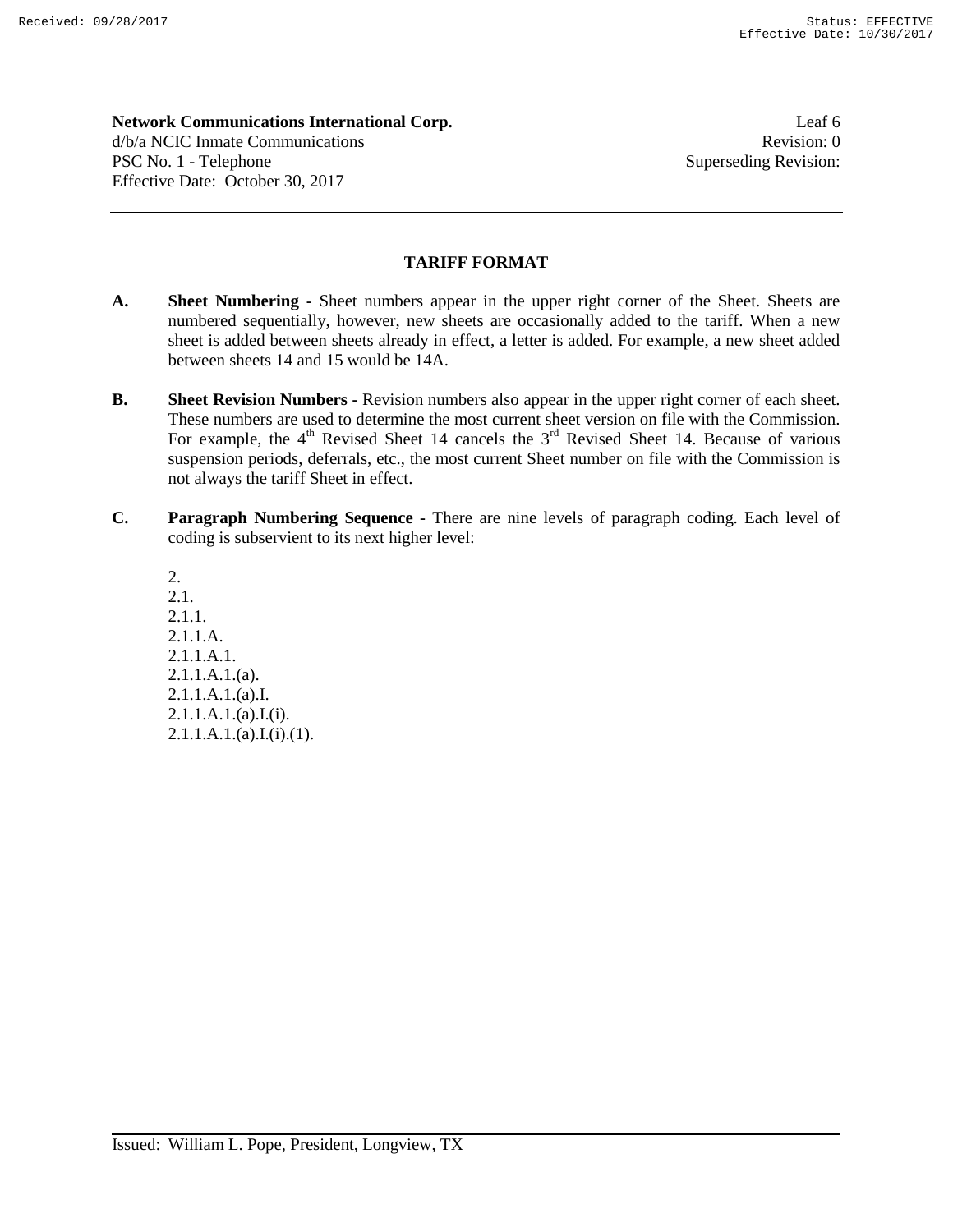**Network Communications International Corp. Leaf 7** Leaf 7 d/b/a NCIC Inmate Communications **Revision:** 0 PSC No. 1 - Telephone Superseding Revision: Effective Date: October 30, 2017

# **SECTION 1 - TERMS AND ABBREVIATIONS**

**Access Line -** An arrangement which connects the Customer's telephone to an NCIC designated switching center or point of presence.

**Aggregator -** A person, firm, corporation, or other legal entity which contracts with the Company for installation of the Company's services. Aggregators make available the Company's services for use by guests, patrons, visitors or other transient third parties at the Aggregator's location. The Aggregator is also responsible for compliance with the terms and conditions of this tariff.

**Ancillary Service Charge –** Any charge Consumers may be assessed for the use of Inmate Calling services that are not included in the per-minute charges assessed for individual calls.

**Automated Collect Call -** Calls billed to the called party that are completed through an automated call processing system. The automated system prompts the call originator and called party. The called party must accept charges for the call and is responsible for payment.

**Authorized User -** A person, firm, partnership, corporation or other entity who is authorized by the Customer to be connected to and utilize the Carrier's services under the terms and regulations of this tariff.

**Billed Party -** The person or entity responsible for payment of the Company's Service(s): In the case of a credit card call (herein collectively the ("Card"), the person or entity responsible for payment is the Customer of record of the Card or other valid and acceptable Card used. In the case of a collect or third party call, the person or entity responsible for payment is the person responsible for payment for local telephone service at the telephone number that agrees to accept charges for the call. In the case of a Room Charge Call, the entity responsible for payment is the Aggregator controlling the telephone used to originate the intrastate call. In all Operator Assisted calls not involving Cards, third party calls, collect calls or Room Charge calls, the person or entity responsible for payment is the Customer responsible for payment for local telephone services at the telephone used to originate the intrastate call.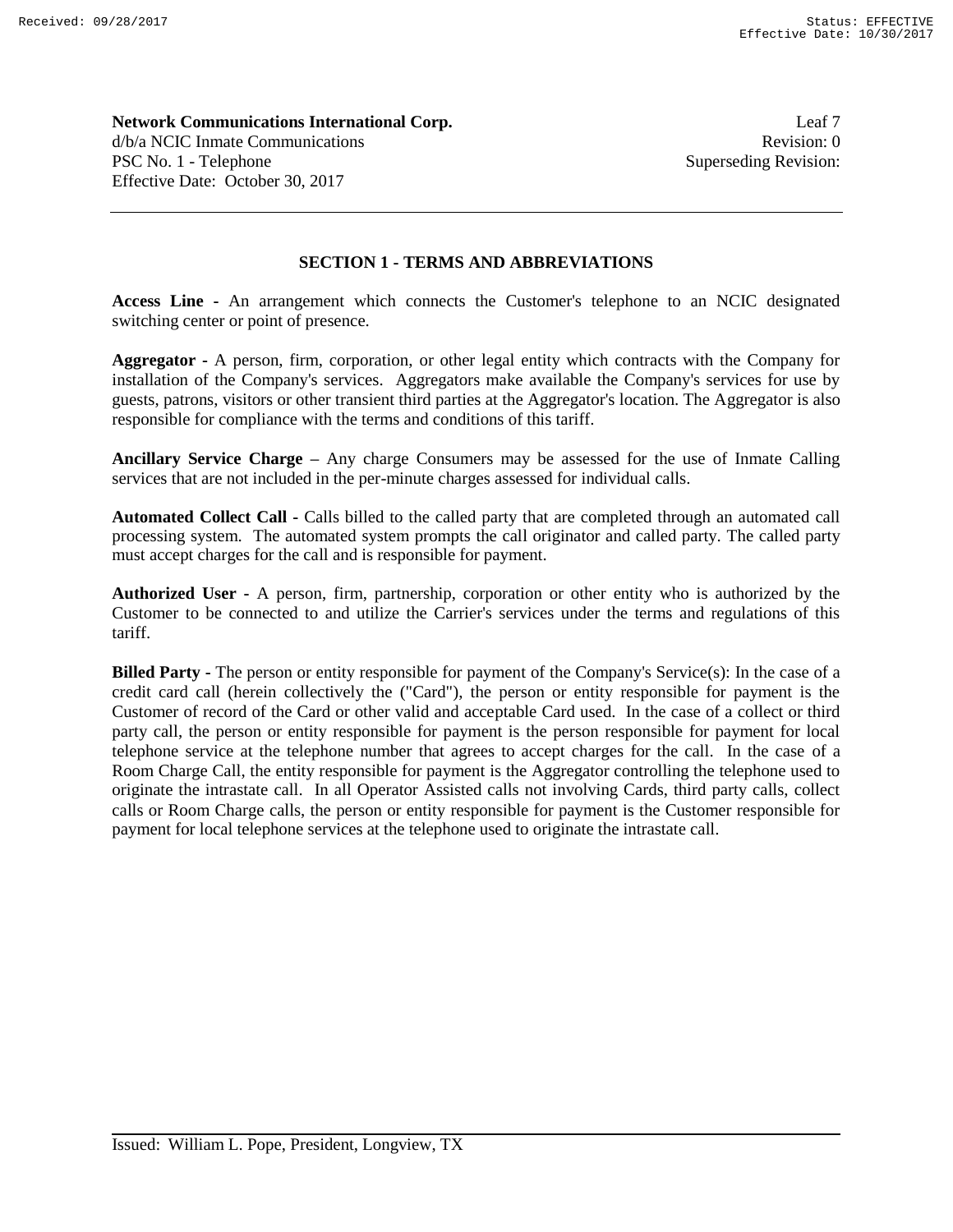**Network Communications International Corp. Leaf 8** Leaf 8 d/b/a NCIC Inmate Communications **Revision:** 0 PSC No. 1 - Telephone Superseding Revision: Effective Date: October 30, 2017

# **SECTION 1 - TERMS AND ABBREVIATIONS, (CONT'D.)**

**Commission -** Refers to The New York Public Service Commission.

**Company or Carrier –** Refers to Network Communications International Corp. d/b/a NCIC Inmate Communications ("NCIC") unless otherwise clearly indicated by the context.

**Correctional or Confinement Institutions -** Used throughout this Tariff to refer to any type of confinement facility, including prisons, jails, work farms, detention centers or other facilities used for penalty or confinement purposes.

**Customer -** A person, firm, partnership, corporation or other entity which arranges for the Carrier to provide, discontinue or rearrange telecommunications services on behalf of itself or others; uses the Carrier's telecommunications services; and is responsible for payment of charges, all under the provisions and terms of this tariff.

**Inmates -** The jailed or confined population of correctional or confinement institutions.

**Jail** – A facility of a local, state or federal law enforcement agency that is used primarily to hold individuals who are (1) awaiting adjudication of criminal charges; (2) post-conviction and committed to confinement for sentences of one year or less; (3) post conviction and awaiting transfer to another facility. The term also includes city, county or regional facilities that have contracted with a private company to manage day-to-day operations; privately-owned and operated facilities primarily engaged in housing city, county or regional inmates; and facilities used to detain individuals pursuant to a contract with U.S. Immigration and Customs Enforcement.

**LATA -** Local Area of Transport and Access.

**LEC -** Local exchange company.

**NCIC -** Used throughout this tariff to mean Network Communications International Corp. d/b/a NCIC Inmate Communications.

**Prison** – A facility operated by a territorial, state or federal agency that is used primarily to confine individuals convicted of felonies and sentenced to terms in excess of one year. The term also includes public and private facilities that provide outsource housing to other agencies such as the State Departments of Correction and the Federal Bureau of Prisons; and facilities that would otherwise fall under the definition of a Jail but in which the majority of inmates are post-conviction or are committed to confinement for sentences longer than one year.

**Subscriber -** Any person, firm, partnership, Corp., governmental agency or other entity that orders service from the Company on behalf of itself or on behalf of others. A Subscriber may, in the ordinary course of its operations, makes telephones available to transient users of its premises for placing of intrastate calls. The Subscriber has a pre-existing business arrangement with the Company and may also be a Customer. The Subscriber may also be the correctional institution which orders or uses the Company's service and is responsible for compliance with Tariff regulations. The Subscriber enters into an agreement with the Company for the provision of collect-only automated operator assisted telecommunications services for use by inmates.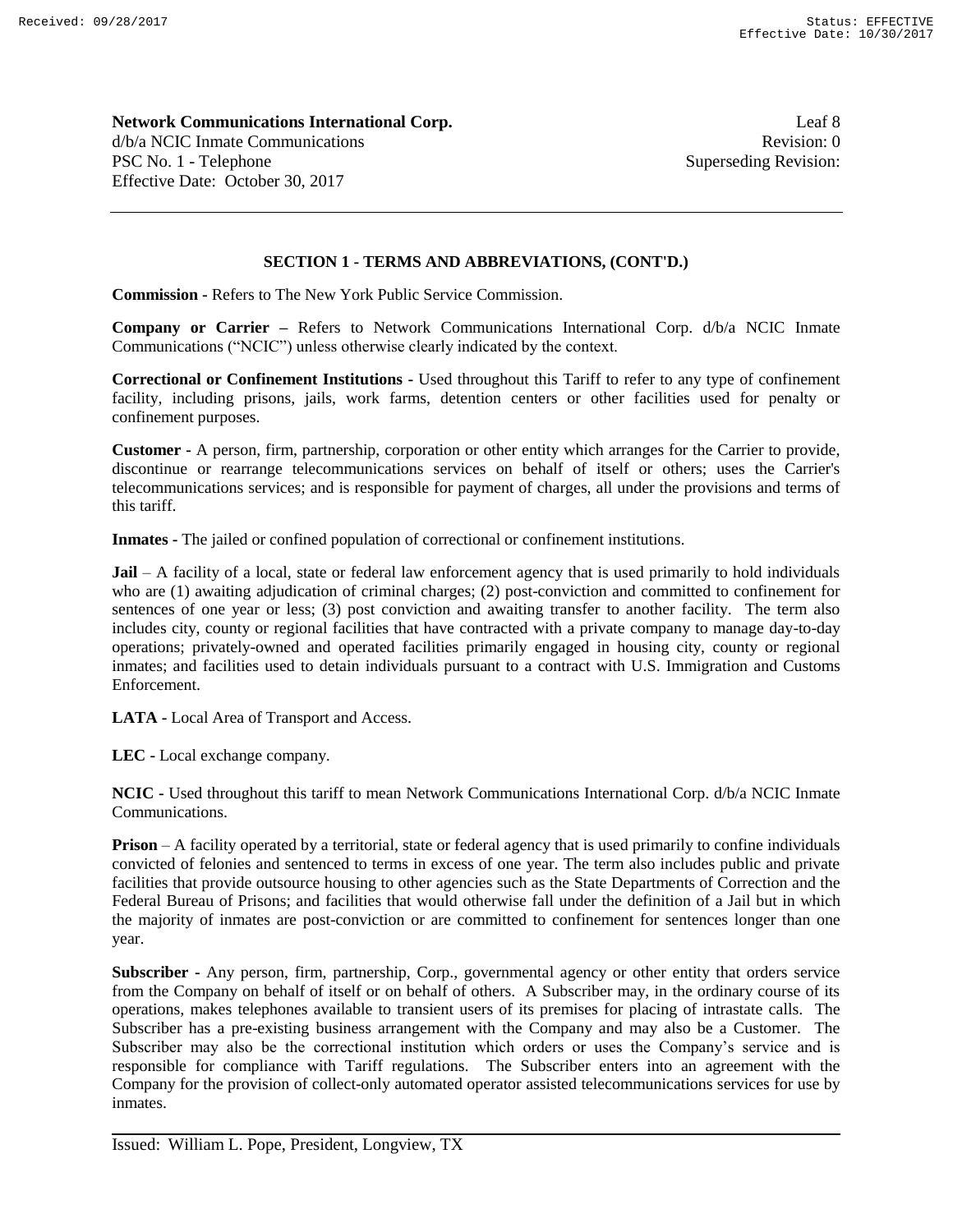#### **Network Communications International Corp.** Leaf 9

d/b/a NCIC Inmate Communications **Revision:** 0 PSC No. 1 - Telephone Superseding Revision: Effective Date: October 30, 2017

# **SECTION 2 - RULES AND REGULATIONS**

# **2.1 Undertaking of Network Communications International Corp. d/b/a NCIC Inmate Communications**

NCIC's services and facilities are furnished for communications originating at specified points within the state of New York under terms of this rate sheet.

NCIC installs, operates, and maintains the communications services provided hereinunder in accordance with the terms and conditions set forth under this rate sheet. The Customer shall be responsible for all charges due for such service arrangement.

The Company's services and facilities are available twenty-four (24) hours per day, seven (7) days per week.

# **2.2 Use**

Services provided under this tariff may be used by the Customer for any lawful telecommunications purpose for which the service is technically suited.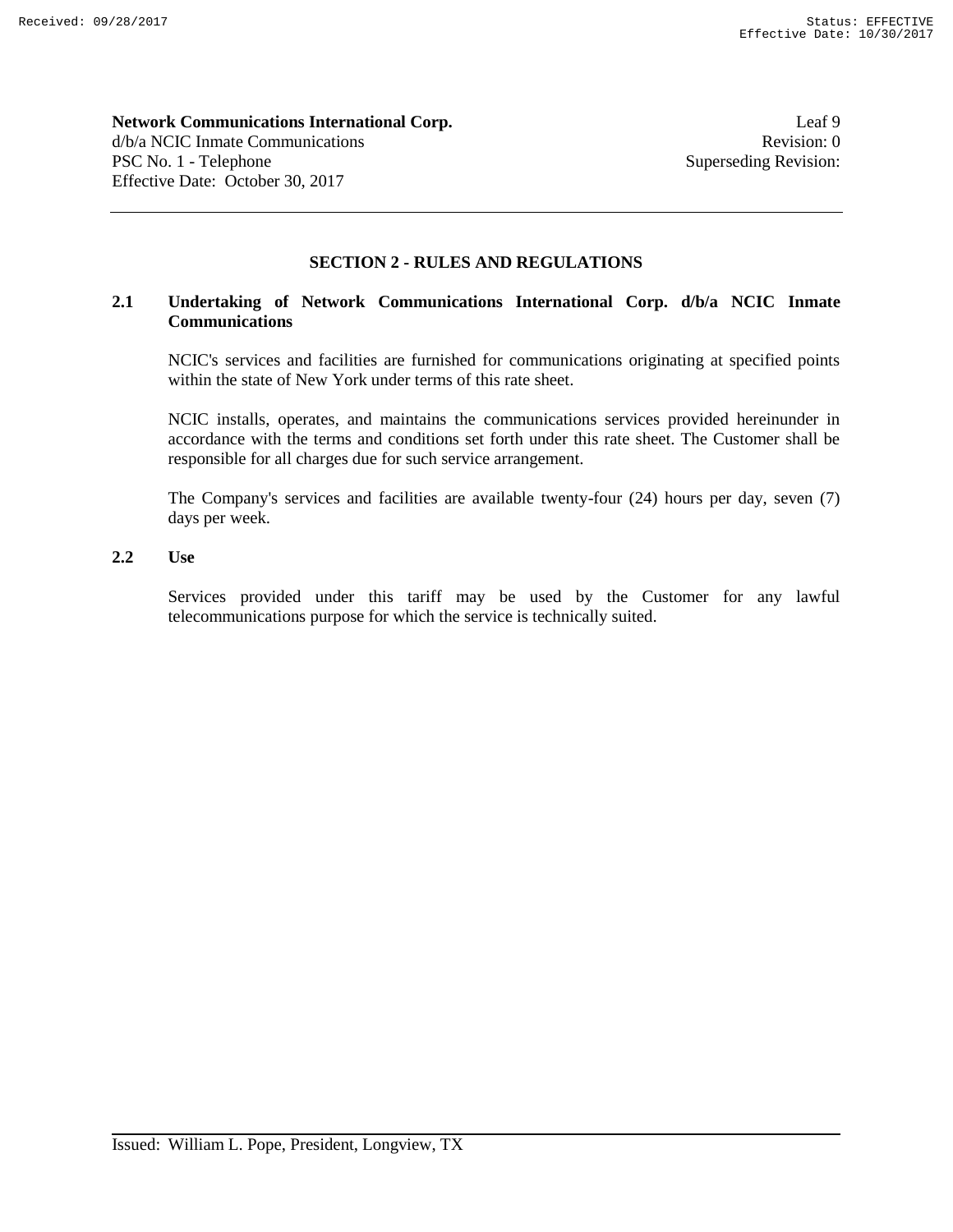**Network Communications International Corp.** Leaf 10 d/b/a NCIC Inmate Communications **Revision:** 0 PSC No. 1 - Telephone Superseding Revision: Effective Date: October 30, 2017

# **SECTION 2 - RULES AND REGULATIONS, (CONT'D)**

## **2.3 Limitations**

- **2.3.1** The Company reserves the right to discontinue service when necessitated by conditions beyond its control, or when the Customer or Aggregator is using the service in violation of the provisions of this tariff, or in violation of the law.
- **2.3.2** Service is offered subject to the availability of the necessary facilities and equipment, or both facilities and equipment, and subject to the provisions of this tariff.
- **2.3.3** The Company does not undertake to transmit messages, but offers the use of its facilities when available, and will not be liable for errors in transmission or for failure to establish connections.
- **2.3.4** Service may be limited or discontinued by the Company, without notice to the Customer, by blocking traffic to certain countries, cities, or NXX exchanges when the Company deems it necessary to take such action to prevent unlawful use of its service. Service will be restored service as soon as it can be provided without undue risk.

## **2.4 Assignment and Transfer**

All facilities provided under this tariff are directly or indirectly controlled by NCIC and neither the Customer nor Aggregator may transfer or assign the use of service or facilities without the express written consent of the Company. All regulations and conditions contained in this tariff shall apply to all such permitted assignees or transferees, as well as all conditions of service. Such transfer or assignment, when permitted, shall only apply where there is no interruption of the use or location of the service or facilities.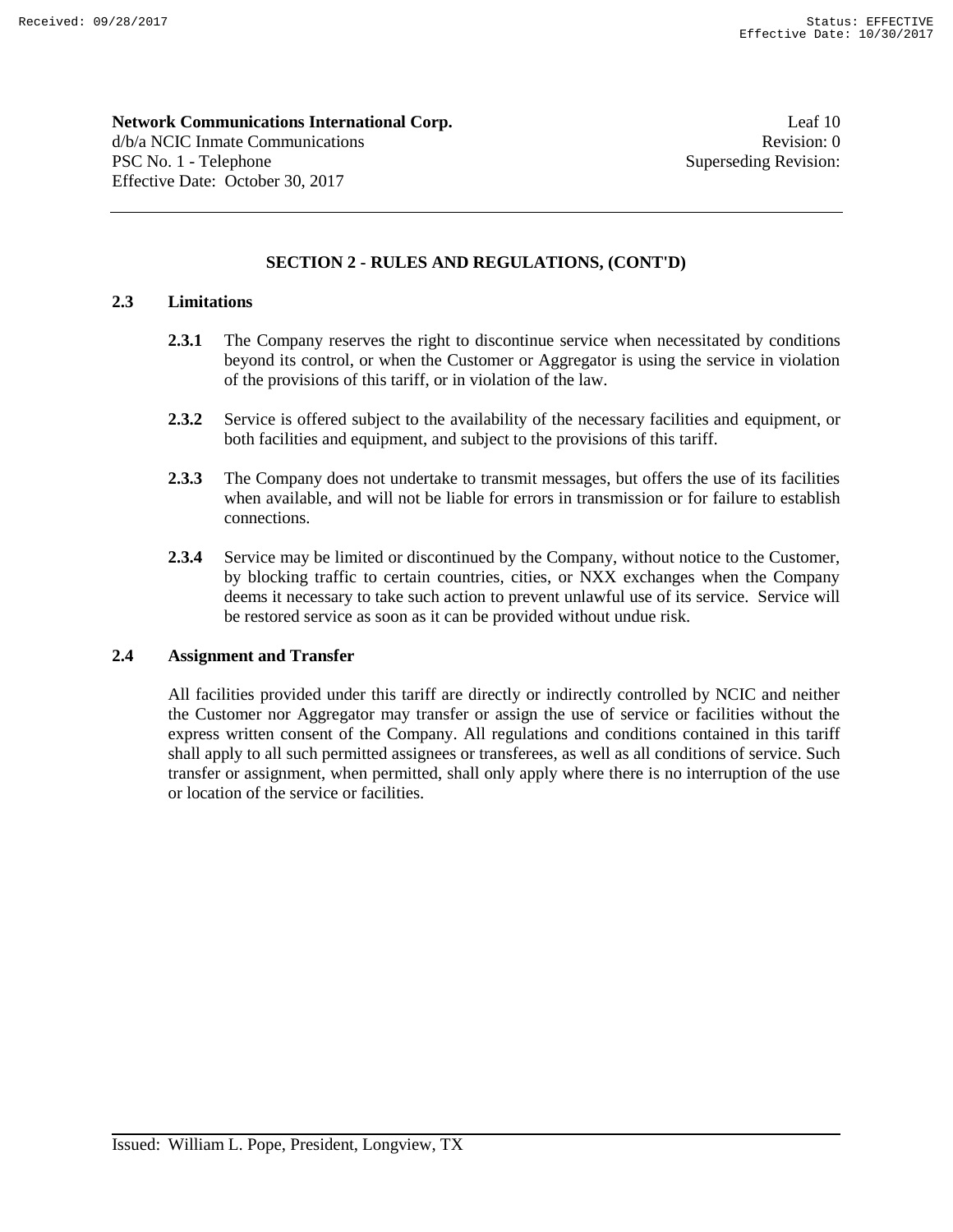**Network Communications International Corp.** Leaf 11 d/b/a NCIC Inmate Communications **Revision:** 0 PSC No. 1 - Telephone Superseding Revision: Effective Date: October 30, 2017

# **SECTION 2 - RULES AND REGULATIONS, (CONT'D)**

# **2.5 Liability of the Company**

- **2.5.1** NCIC's liability for damages arising out of mistakes, interruptions, omissions, delays, errors, or defects in transmission which occur in the course of furnishing service or facilities, in no event shall exceed \$100.00 or an amount equivalent to the proportionate charge to the Customer, whichever is greater, for the period during which the faults in transmission occur.
- **2.5.2** The Company shall not be liable for any claim or loss, expense or damage (including indirect, special or consequential damage), for any interruption, delay, error, omission, or defect in any service, facility or transmission provided under this tariff, if caused by any person or entity other than the Company, by any malfunction of any service or facility provided by any other carrier, by an Act of God, fire, war, civil disturbance, or act of government, or by any other cause beyond the Company's direct control.
- **2.5.3** The Company shall not be liable for, and shall be fully indemnified and held harmless by the Customer or Aggregator against any claim or loss, expense, or damage (including indirect, special or consequential damage) for defamation, libel, slander, invasion, infringement of copyright or patent, unauthorized use of any trademark, trade name or service mark, unfair competition, interference with or misappropriation or violation of any contract, proprietary or creative right, or any other injury to any person, property or entity arising out of the material, data, information, or other content revealed to, transmitted, or used by the Company under this tariff; or for any act or omission of the Customer or Aggregator; or for any personal injury or death of any person caused directly or indirectly by the installation, maintenance, location, condition, operation, failure, presence, use or removal of equipment or wiring provided by the Company, if not directly caused by negligence of the Company.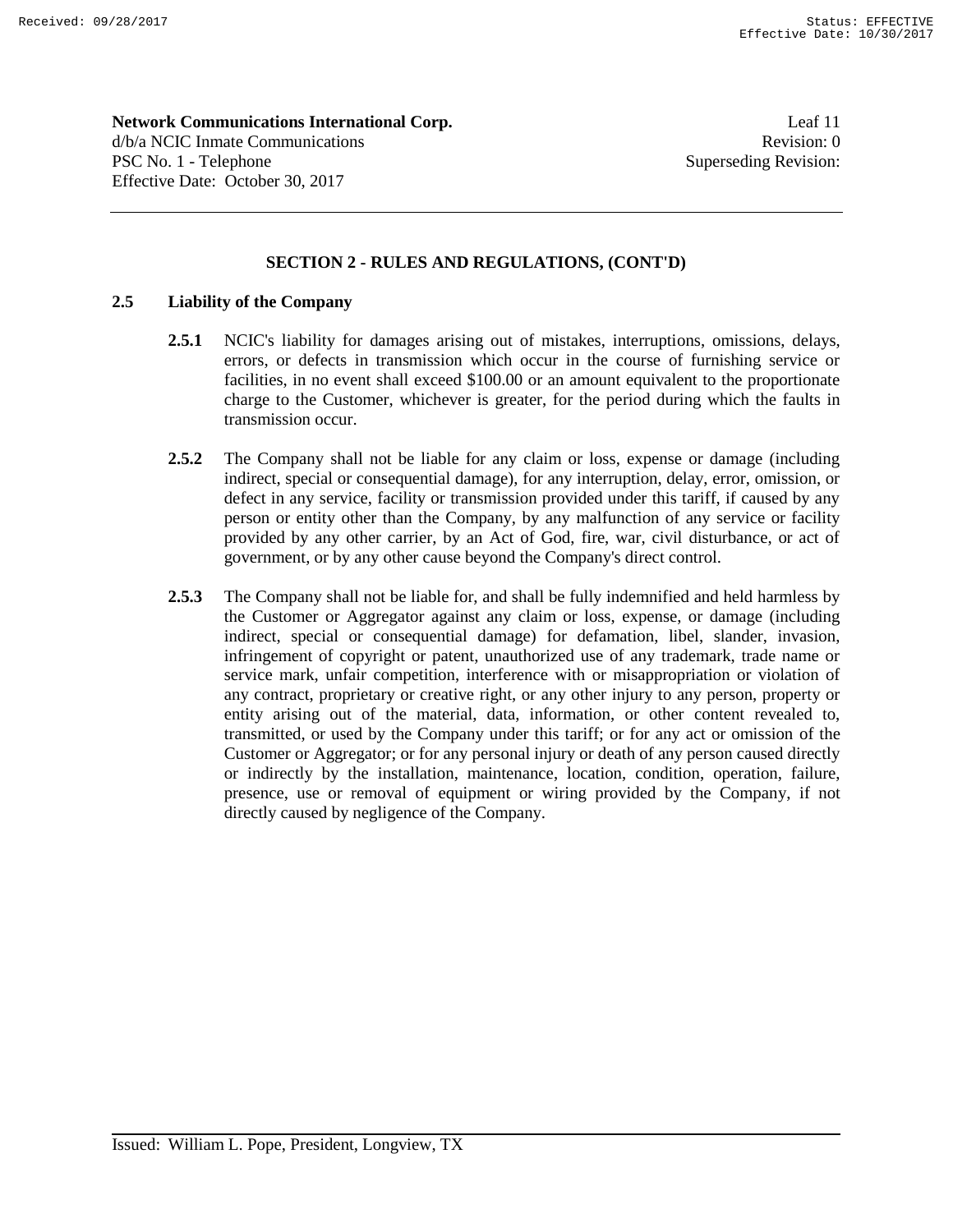**Network Communications International Corp.** Leaf 12 d/b/a NCIC Inmate Communications **Revision:** 0 PSC No. 1 - Telephone Superseding Revision:

# **SECTION 2 - RULES AND REGULATIONS, (CONT'D.)**

# **2.5 Liability of the Company, (Cont'd.)**

Effective Date: October 30, 2017

- **2.5.4** The Company shall not be liable for any defacement of or damages to the premises of a Customer or Aggregator resulting from the furnishing of service which is not the direct result of the Company's negligence.
- **2.5.5** The Company is not liable for any act or omission of any other entity furnishing a portion of the service or any acts or omission of the Customer or Aggregator.
- 2.5.6 Service furnished by the Company may be interconnected with the services or facilities of other carriers or private systems. However, service furnished is provided solely by the Company and is not a joint undertaking with other parties.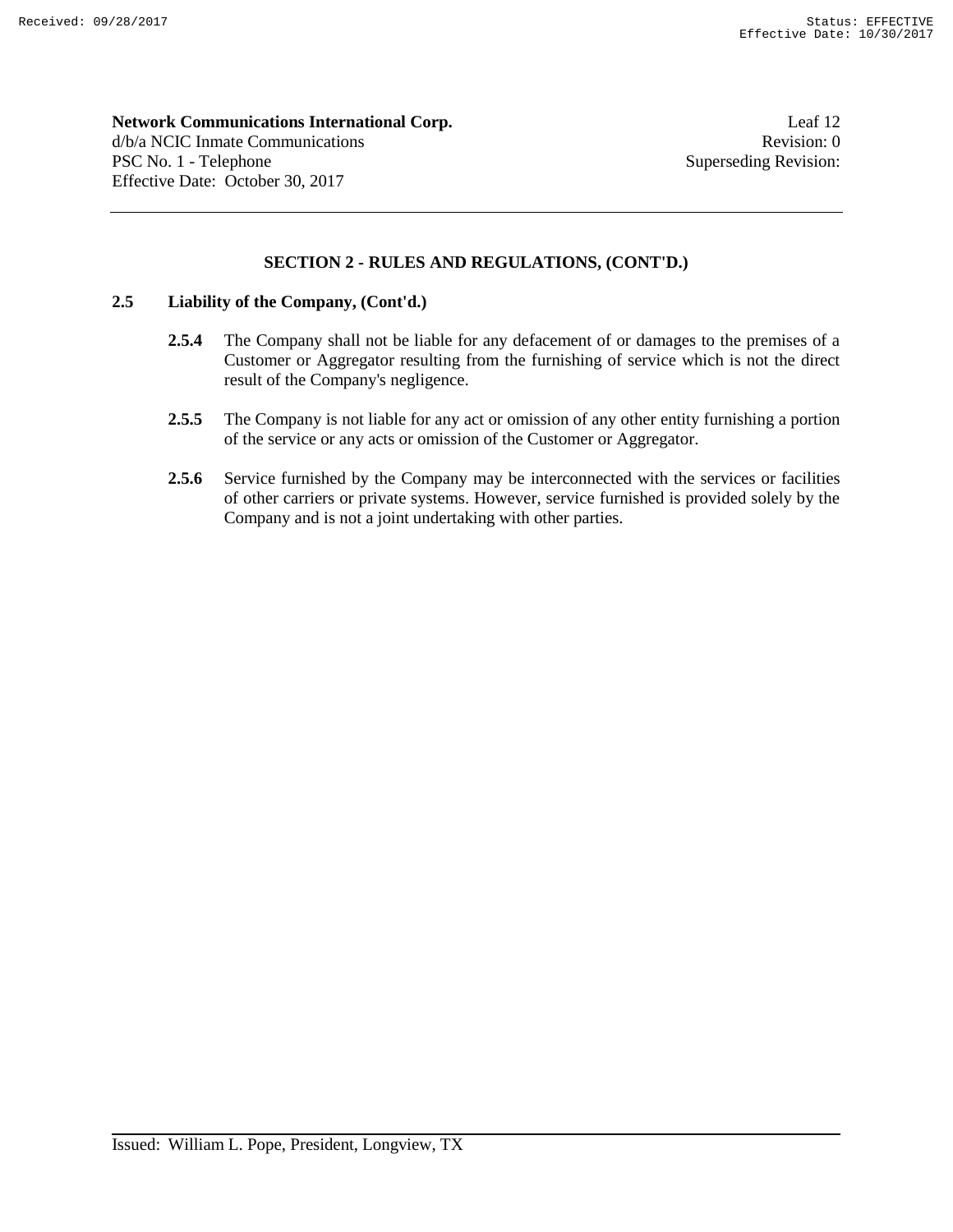**Network Communications International Corp.** Leaf 13 d/b/a NCIC Inmate Communications **Revision:** 0 PSC No. 1 - Telephone Superseding Revision:

# **SECTION 2 - RULES AND REGULATIONS, (CONT'D.)**

## **2.6 Billing and Payment for Service**

Effective Date: October 30, 2017

#### **2.6.1 Responsibility for Charges**

The Customer is responsible for payment of all charges for services and equipment furnished to the Customer for transmission of calls via the Company. In particular and without limitation to the foregoing, the Customer is responsible for any and all cost(s) incurred as the result of:

- **(A)** any delegation of authority resulting in the use of his or her communications equipment and/or network services which result in the placement of calls via the Company;
- **(B)** any and all use of the services provided by the Company, including calls which the Customer did not individually authorize; and
- **(C)** any calls placed by or through the Customer's equipment via any remote access feature(s).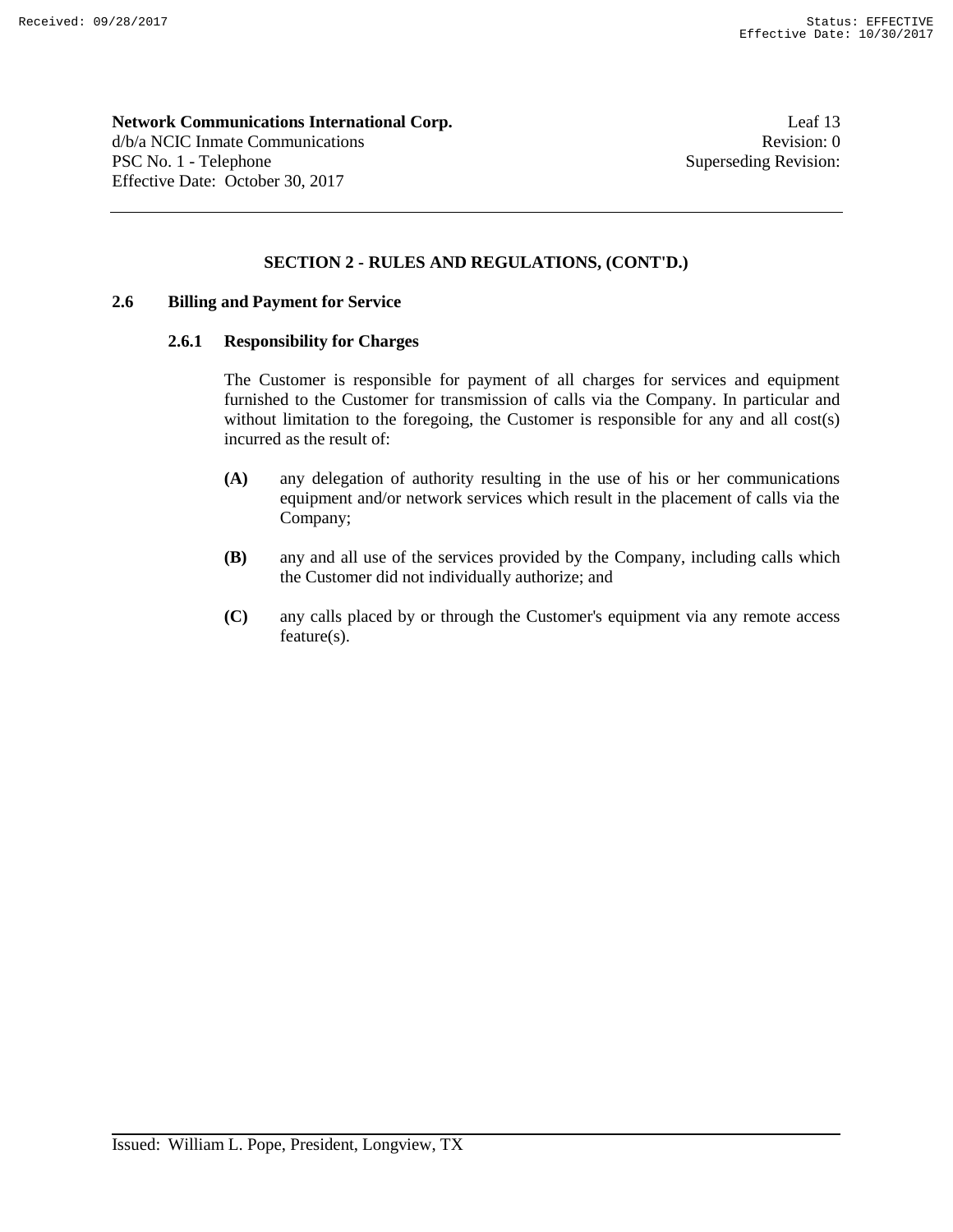**Network Communications International Corp.** Leaf 14 d/b/a NCIC Inmate Communications **Revision:** 0 PSC No. 1 - Telephone Superseding Revision: Effective Date: October 30, 2017

# **SECTION 2 - RULES AND REGULATIONS, (CONT'D.)**

# **2.6 Billing and Payment For Service, (Cont'd.)**

**2.6.2** The Customer is responsible for payment of all charges for services and equipment furnished to the Customer for transmission of calls via the Company. This includes payment for calls or services originated at the Customer's number(s) or incurred at the specific request of the Customer.

All charges due by the Customer are payable to the Company or any agency duly authorized to receive such payments. Terms of payment shall be according to the rules and regulations of the agency and subject to the rules or regulatory agencies having jurisdiction. Any objections to billed charges must be promptly reported to the Company or its billing agent. Adjustments to customer's bills shall be made to the extent that circumstances exist which reasonably indicate that such changes are appropriate.

# **2.6.3 Disputed Charges**

Any objections to billed charges must be reported to the Company or its billing agent within twenty (20) days of the closing date printed on the bill issued to the Customer. Adjustments to Customers' bills shall be made to the extent that circumstances exist which reasonably indicate that such changes are appropriate.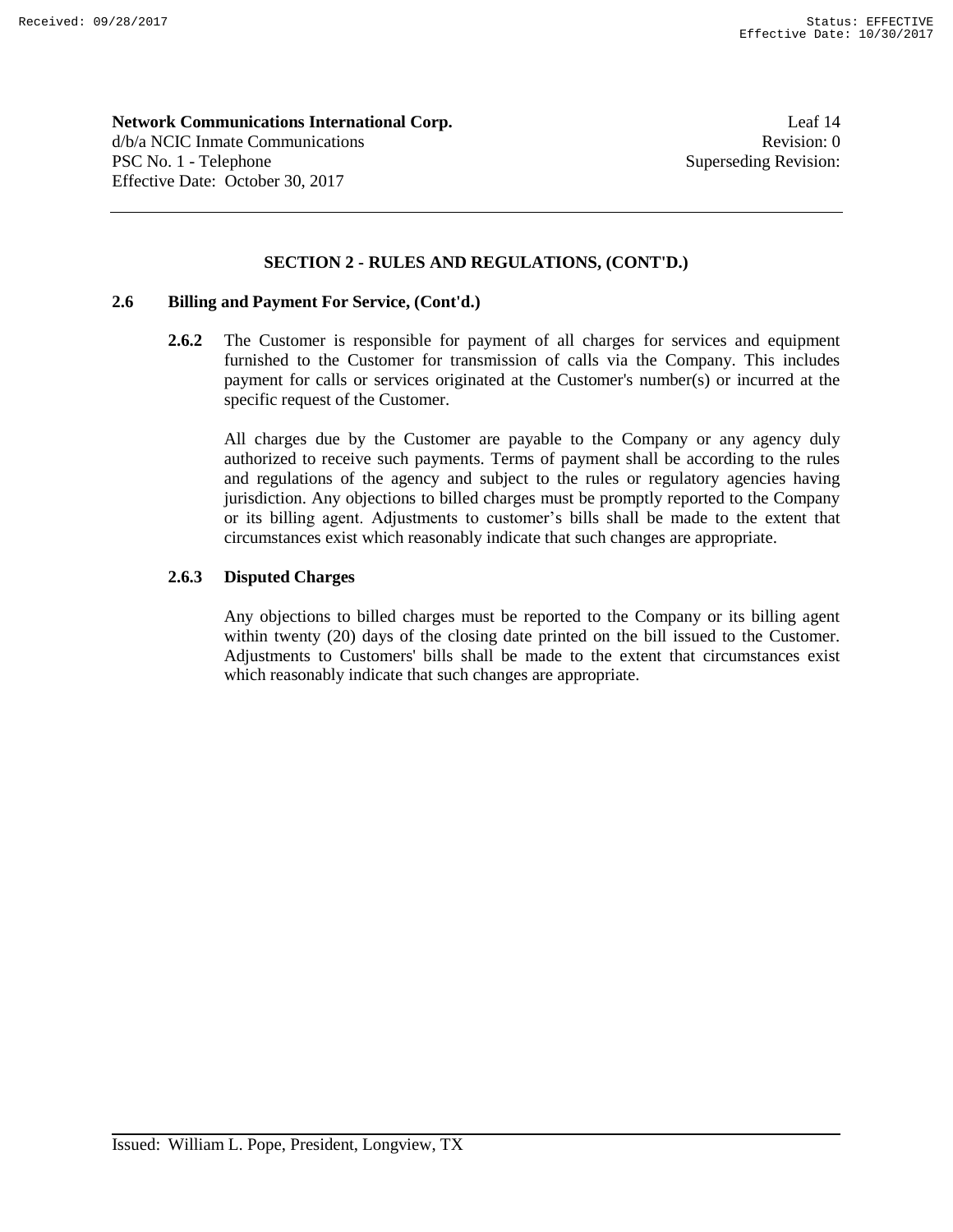**Network Communications International Corp.** Leaf 15 d/b/a NCIC Inmate Communications **Revision:** 0 PSC No. 1 - Telephone Superseding Revision: Effective Date: October 30, 2017

# **SECTION 2 - RULES AND REGULATIONS, (CONT'D.)**

# **2.6 Billing and Payment For Service, (Cont'd.)**

#### **2.6.4 Taxes and Fees**

NCIC reserves the right to bill any and all applicable taxes and fees in addition to normal rates and charges for services provided to the Customer. Taxes and fees include, but are not limited to: Federal Excise Tax, State Sales Tax, Municipal Tax. Unless otherwise specified in this tariff, such taxes and fees are in addition to rates as quoted in this tariff and will be itemized separately on Customer invoices. For pre-paid services, taxes and fees shall be included in the rates and charges stated in the Company's rate schedule for this service.

# **(A) Gross Revenue Tax Surcharge**

The applicable Gross Revenue Surcharge rates and MTA tax rates are shown on a statement which is attached to this tariff. Any changes to these rates will be filed on 15 days' notice to Customers and the Commission, or as directed by the Commission. Customers will be notified of any changes by bill insert or separate mailing no later than the first billing period following the date of change. Whenever the state levies a new tax on the Company's gross revenues, repeals such a tax, or changes the rate of such tax, the Commission may approve new surcharge factors, and the company will file revised surcharges as directed by the Commission.

#### **2.6.5 Validation of Credit**

The Company reserves the right to validate the creditworthiness of Customers, billed parties or Calling/Credit cards presented for payment through available verification procedures. Where a Customer's creditworthiness or method of payment is unacceptable to the Company, NCIC may refuse to provide service, require a deposit or advance payment or otherwise restrict or interrupt service to a Customer.

#### **2.7 Deposits**

The Company does not collect deposits from Customers.

# **2.8 Advance Payments**

The Company does not require advance payments from Customers.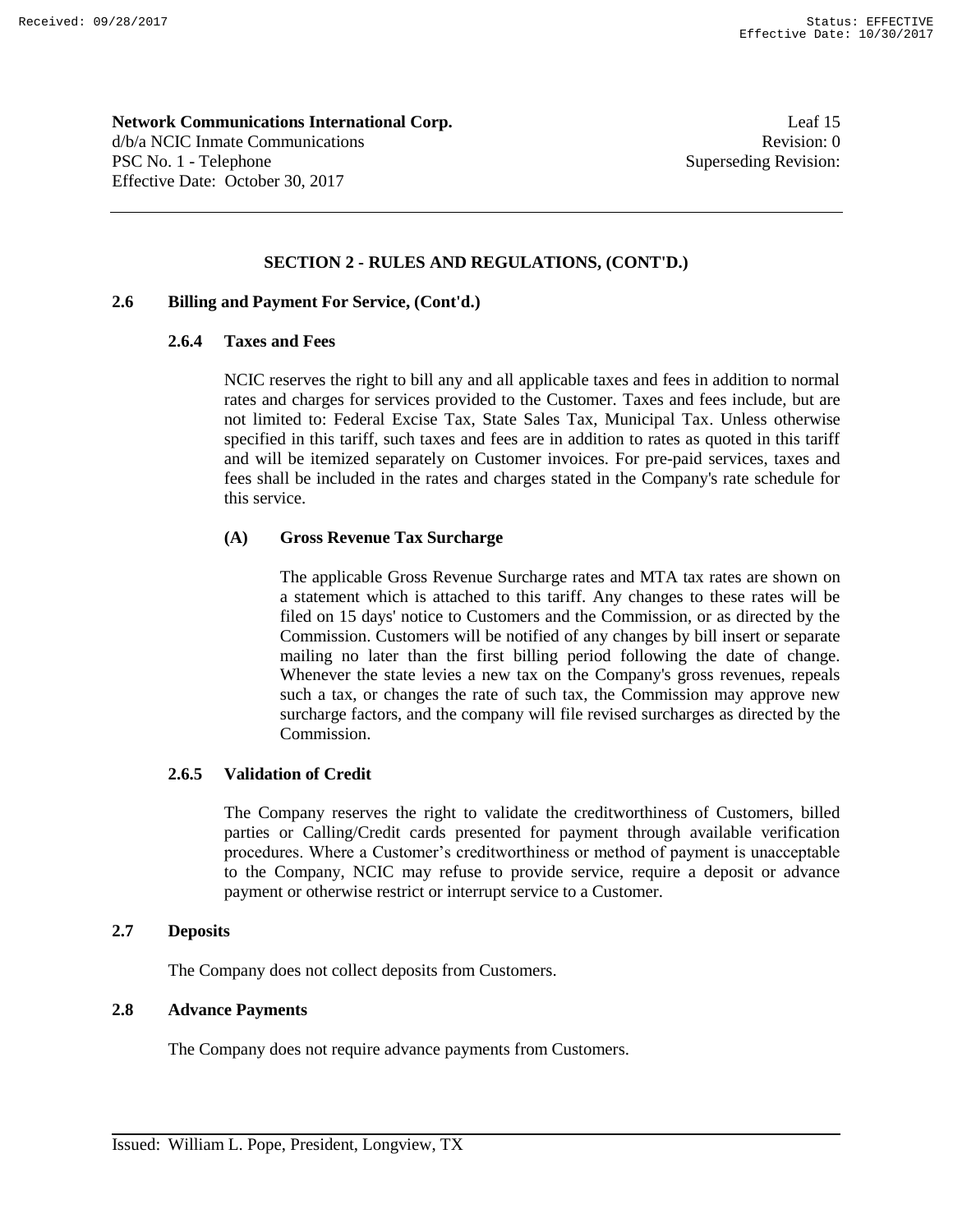**Network Communications International Corp.** Leaf 16 d/b/a NCIC Inmate Communications **Revision:** 0 PSC No. 1 - Telephone Superseding Revision: Effective Date: October 30, 2017

# **SECTION 2 - RULES AND REGULATIONS, (CONT'D.)**

# **2.9 Refunds or Credits for Service Outages or Deficiencies**

- **2.9.1** Credit allowances for interruptions of service which are not due to the Company's testing or adjusting, to the negligence of the Customer or Aggregator, or to the failure of channels, equipment and/or communications systems provided by the Customer or Aggregator, are subject to the general liability provisions set forth in this tariff. It shall be the obligation of the Customer to notify Company immediately of any interruption in service for which a credit allowance is desired by Customer. Before giving such notice, the Customer shall ascertain that the trouble is not within his or her control, or is not in wiring or equipment, if any, furnished by Customer.
- **2.9.2** For purposes of credit computation every month shall be considered to have thirty (30) days. For services with a monthly recurring charge, no credit shall be allowed for an interruption of continuous duration of less than twenty-four (24) hours. The Customer shall be credited for an interruption of one day (24 hours) or more at the rate of 1/30th of the monthly charge for the services affected for each day that the interruption continues. The formula used for computation of credits is as follows:

Credit =  $A/30 \times B$ 

 $A = outage time in days$  $B =$  total monthly charge for affected service.

**2.9.3** For message rated toll and operator assisted services, credits will be limited to, at maximum, the price of the initial period of the individual call that was interrupted plus any operator service charges or surcharges required to reconnect the caller.

#### **2.10 Special Pricing Arrangements**

Customized service packages at negotiated rates may be furnished on a case-by-case basis in response to requests by Customers of the Company for proposals or for competitive bids. Service offered under this tariff provision will be provided to Customers pursuant to contract. Unless otherwise specified, the regulations for such arrangements are in addition to the applicable regulations and prices in other sections of the tariff. Specialized rates or charges will be made available to similarly situated Customers on a non-discriminatory basis and are listed in the Addendum to this tariff with the following information: (1) the LATA in which the Customer is located, (2) the horizontal and vertical distance from the central office to the Customer's premises, (3) the type of service, (4) the price of the service, (5) the number of lines (circuits) being used and (6) the length of the contract terms.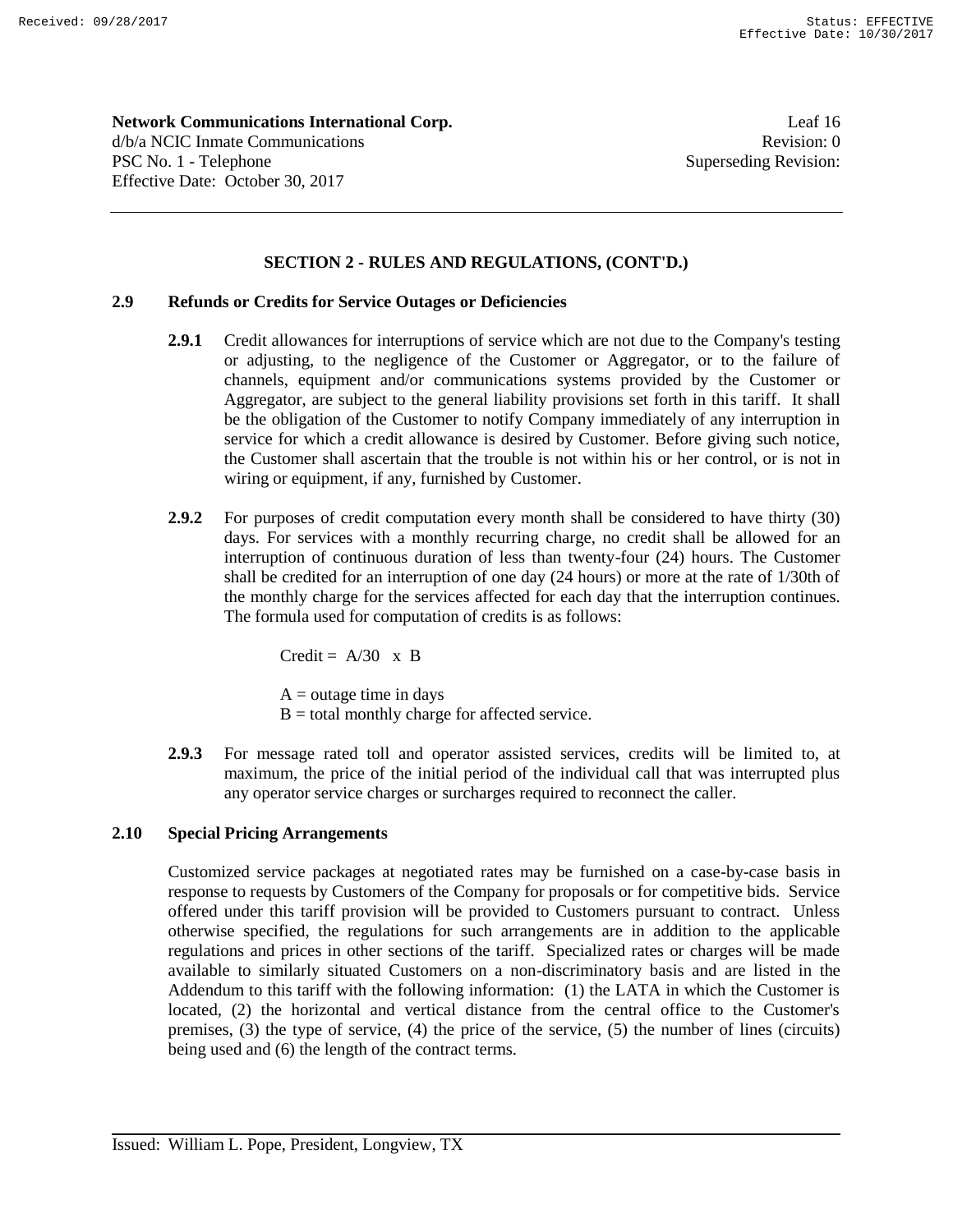**Network Communications International Corp.** Leaf 17 d/b/a NCIC Inmate Communications **Revision:** 0 PSC No. 1 - Telephone Superseding Revision: Effective Date: October 30, 2017

# **SECTION 2 - RULES AND REGULATIONS, (CONT'D.)**

# **2.11 Cancellation or Termination of Service**

- **2.11.1** The Company may terminate service to a Customer or Aggregator for nonpayment of undisputed charges or other violation of this tariff or provision of law upon five (5) days written notice to the Customer or Aggregator without incurring any liability for damages due to loss of telephone service to the Customer or Aggregator.
- **2.11.2** NCIC may refuse or block service under the following conditions provided that, unless otherwise stated, the Customer or Aggregator shall be given five (5) days notice to comply with any rule or remedy any deficiency:
	- **(A)** For non-compliance with or violation of any State, municipal, or Federal law, ordinance or regulation pertaining to telephone service.
	- **(B)** For use of telephone service for any purpose other than that described in the application.
	- **(C)** For neglect or refusal to provide reasonable access to NCIC or its agents for the purpose of inspection and maintenance of equipment owned by NCIC or its agents.
	- **(D)** For noncompliance with or violation of Commission regulation or NCIC's rules and regulations on file with the Commission.
	- **(E)** Without notice in the event of Customer, Aggregator or Authorized User use of equipment in such a manner as to adversely affect NCIC's equipment or service to others.
	- **(F)** Without notice in the event of tampering with the equipment or services owned by NCIC or its agents.
	- **(G)** Without notice in the event of unauthorized or fraudulent use of service. Whenever service is discontinued for fraudulent use of service, NCIC may, before restoring service, require the Customer or Aggregator to make, at his or her own expense, all changes in facilities or equipment necessary to eliminate illegal use and to pay an amount reasonably estimated as the loss in revenues resulting from such fraudulent use.
	- **(H)** Without notice by reason of any order or decision of a court or other government authority having jurisdiction which prohibits Carrier from furnishing such services.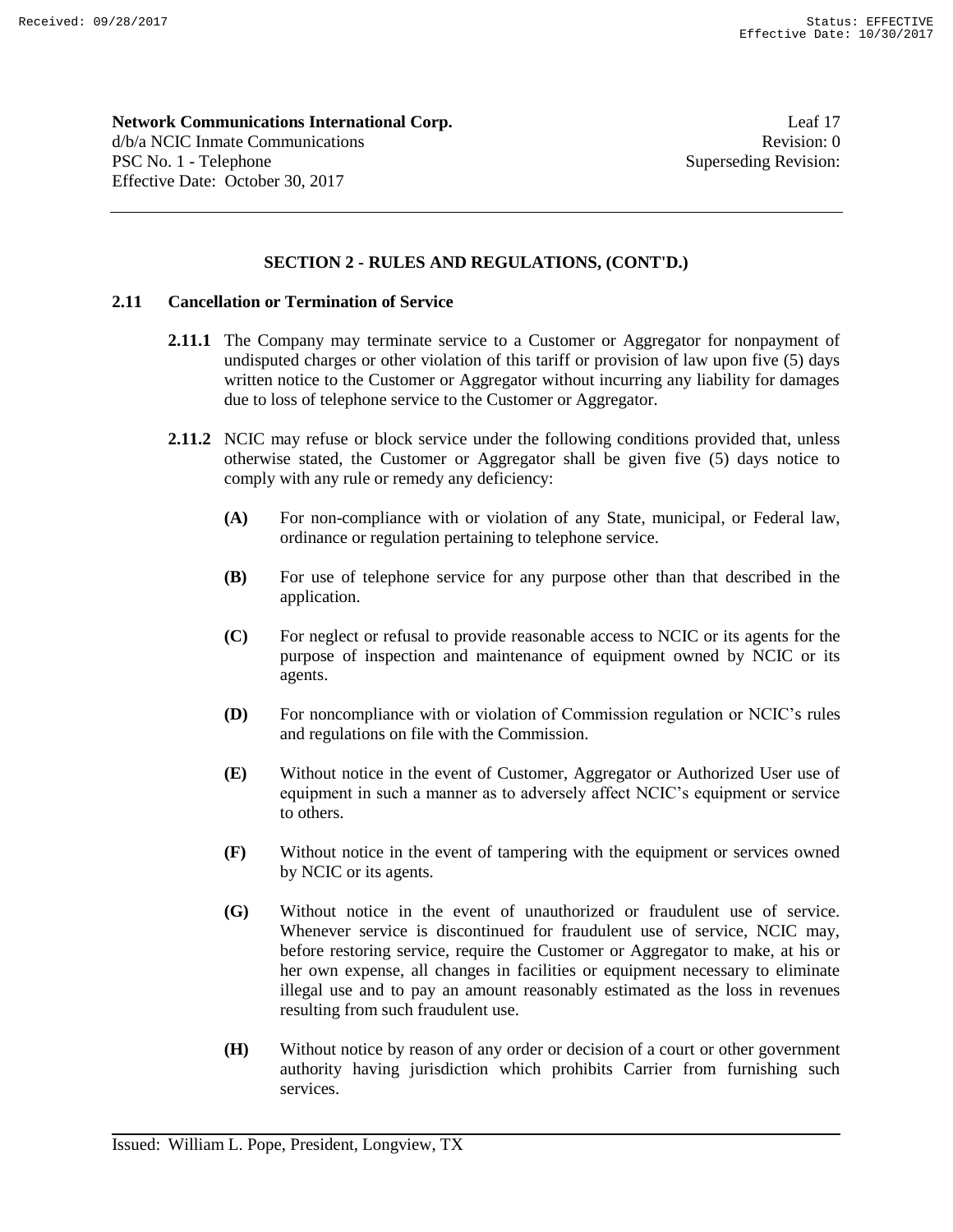**Network Communications International Corp.** Leaf 18 d/b/a NCIC Inmate Communications **Revision:** 0 PSC No. 1 - Telephone Superseding Revision: Effective Date: October 30, 2017

# **SECTION 2 - RULES AND REGULATIONS, (CONT'D.)**

## **2.12 Automatic Number Identification Terms and Conditions**

NCIC may provide Automatic Number Identification (ANI) associated with an intrastate service, by tariff, to any entity (ANI recipient), only under the following terms and conditions:

- **2.12.1** The ANI recipient or its designated billing agent may use or transmit ANI information to third parties for billing and collection, routing, screening, ensuring network performance, and completion of a telephone subscriber's original call or transaction.
- **2.12.2** The ANI recipient may offer to any telephone subscriber with whom the ANI recipient has an established customer relationship, a product or service that is directly related to products or services previously purchased by the telephone subscriber from the ANI recipient.
- **2.12.3** The ANI recipient or its designated billing agent is prohibited from utilizing ANI information to establish marketing lists or conduct outgoing marketing calls, except as permitted by the preceding paragraph, unless the ANI recipient obtains the prior written consent of the telephone subscriber permitting the use of ANI information for such purposes. The foregoing provisions notwithstanding, no ANI recipient or its designated billing agent may utilize ANI information if prohibited elsewhere by law.
- **2.12.4** The ANI recipient or its designated billing agent is prohibited from reselling, or otherwise disclosing ANI information to any other third party for any use other than those listed in Provision 1, unless the ANI recipient obtains the prior written consent of the subscriber permitting such resale or disclosure.
- **2.12.5** NCIC will make reasonable efforts to adopt and apply procedures designed to provide reasonable safeguards against the aforementioned abuses of ANI.
- **2.12.6** Violations of any of the foregoing terms and conditions by any ANI recipient other than a Telephone Corporation shall result, after a determination through the Commission's complaint process, in suspension of the transmission of ANI by the Telephone Corporation until such time as the Commission receives written confirmation from the ANI recipient that the violations have ceased or have been corrected. If the Commission determines that there have been three or more separate violations in a 24 month period, delivery of ANI to the offending party shall be terminated under terms and conditions determined by the Commission. Violations of any of the foregoing terms and conditions by a Telephone Corporation

may result in Commission prosecution of penalty and enforcement proceedings pursuant to Sections 24, 25 and 26 of the Public Service Law.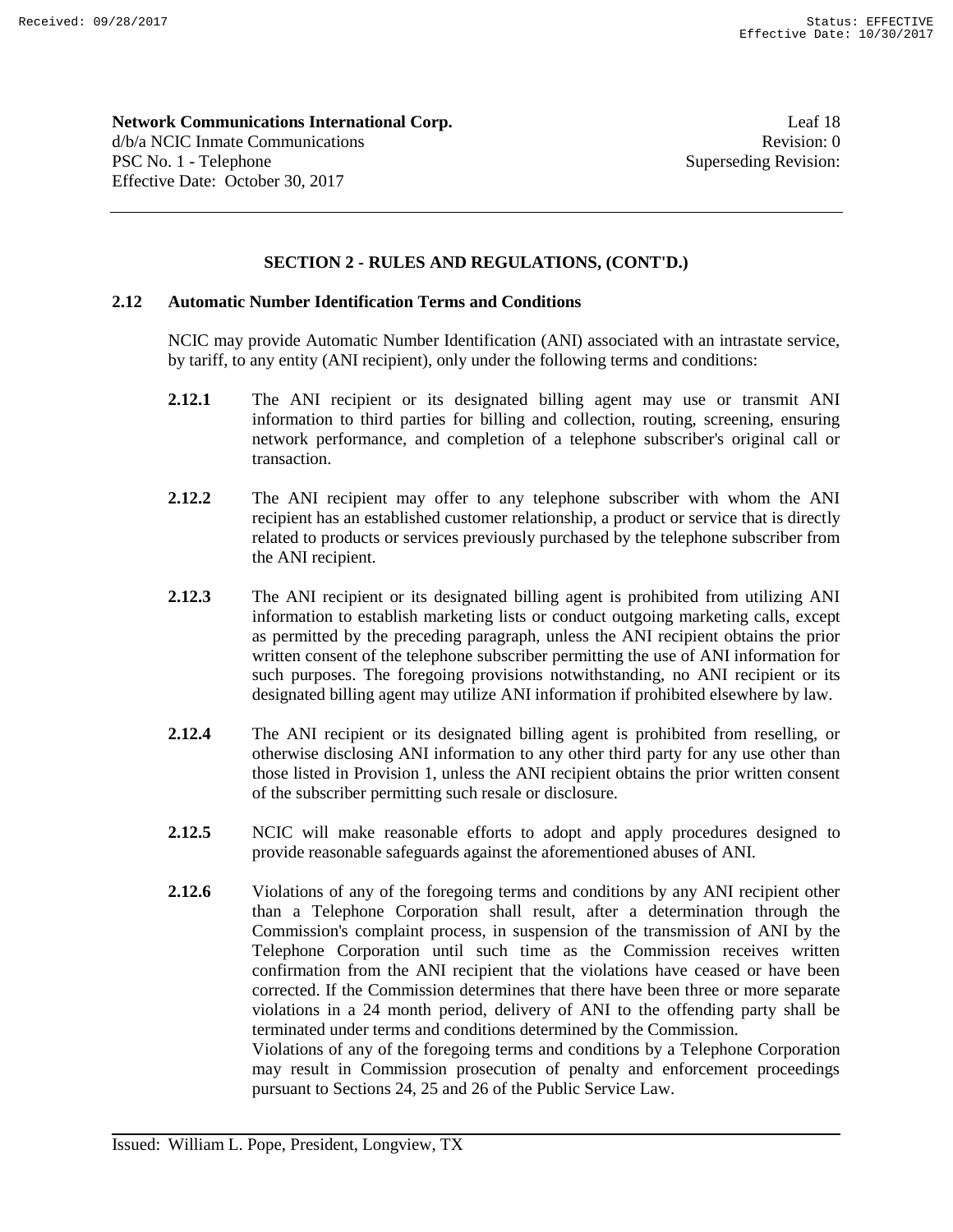**Network Communications International Corp.** Leaf 19 d/b/a NCIC Inmate Communications **Revision:** 0 PSC No. 1 - Telephone Superseding Revision: Effective Date: October 30, 2017

# **SECTION 2 - RULES AND REGULATIONS, (CONT'D.)**

# **2.13 Health Care Providers Support Program**

#### **2.13.1 General**

The purpose of the Health Care Providers Support Program is to enable public and nonprofit rural health care providers to have access to telecommunications services necessary for the provision of health care services at rates comparable to those paid for similar services in urban areas. The Health Care Providers Support Program offers eligible public and non-profit health care providers located in rural areas reduced rates for Company intrastate services, available in this Tariff. Such services must be purchased in accordance with the Rules adopted by the Federal Communications Commission (FCC) in its Universal Service Order 97-157, issued May 8, 1997 and the New York State Public Service Commission in its Order in Cases 94-C-0095 and 28425, issued November 4, 1997. The FCC Rules are codified at 47 Code of Federal Regulation (C.F.R.) 54.601 et. seq., and any amendments made thereto.

# **2.13.2 Regulations**

- **(A)** To be eligible for the reduced rates, rural health care providers are required to comply with the terms and conditions set forth in the FCC Rules.
- **(B)** Reduced rates are available only to the extent that they are funded by the federal universal service fund.
- **(C)** Eligible rural health care providers may aggregate demand with other entities to create a consortium. Universal service support shall apply only to the portion of eligible services used by an eligible health care provider.
- **(D)** Responsibility of eligible health care providers
	- **(1)** Rural health care providers and consortia shall participate in a competitive bidding process for all services eligible for reduced rates in accordance with any state and local procurement rules.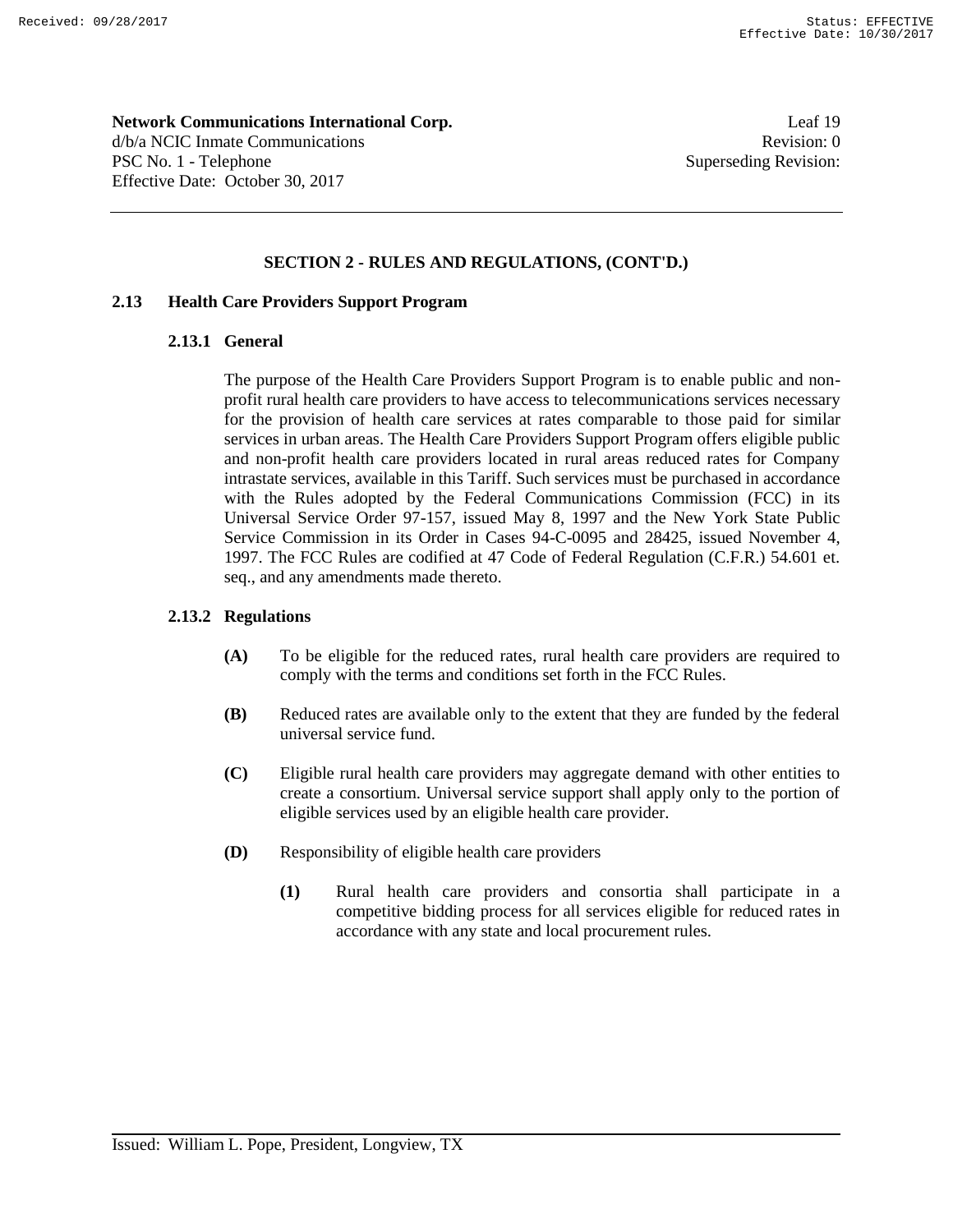#### **Network Communications International Corp.** Leaf 20

d/b/a NCIC Inmate Communications **Revision:** 0 PSC No. 1 - Telephone Superseding Revision: Effective Date: October 30, 2017

# **SECTION 2 - RULES AND REGULATIONS, (CONT'D.)**

# **2.13 Health Care Providers Support Program, (Cont'd.)**

# **2.13.2 Regulations, (Cont'd.)**

- **(D)** Responsibility of eligible health care providers, (Cont'd.)
	- **(2)** Rural health care providers and consortia shall submit requests for services to the program Administrator, as designated by the FCC, and follow established procedures.
	- **(3)** Services requested must be used for purposes related to the provision of health care services or instruction that the health care provider is legally authorized to provide under the law.
	- **(4)** A health care provider that cannot obtain toll free access to an Internet service provider and who is eligible for support for limited toll-free access under the Rules must certify that it lacks toll-free Internet access and that it is an eligible health care provider.
	- **(5)** Services cannot be sold, resold or transferred in consideration for money or any other thing of value.
- **(E)** Responsibility of the Company
	- **(1)** The Company shall offer the rates and charges as specified in Section 3, to eligible health care providers to the extent that facilities and services are available and offered in the tariffs specified in 2.16.1 preceding.
	- **(2)** The Company shall offer services to eligible rural health care providers and consortia at prices no higher than the highest urban rate as defined in the FCC Order and Rules.
	- **(3)** In competitive bidding situations, where specific flexible pricing arrangements are allowed, the Company may offer flexible pricing (to determine the reduced rate) subject to New York State Public Service Commission approval.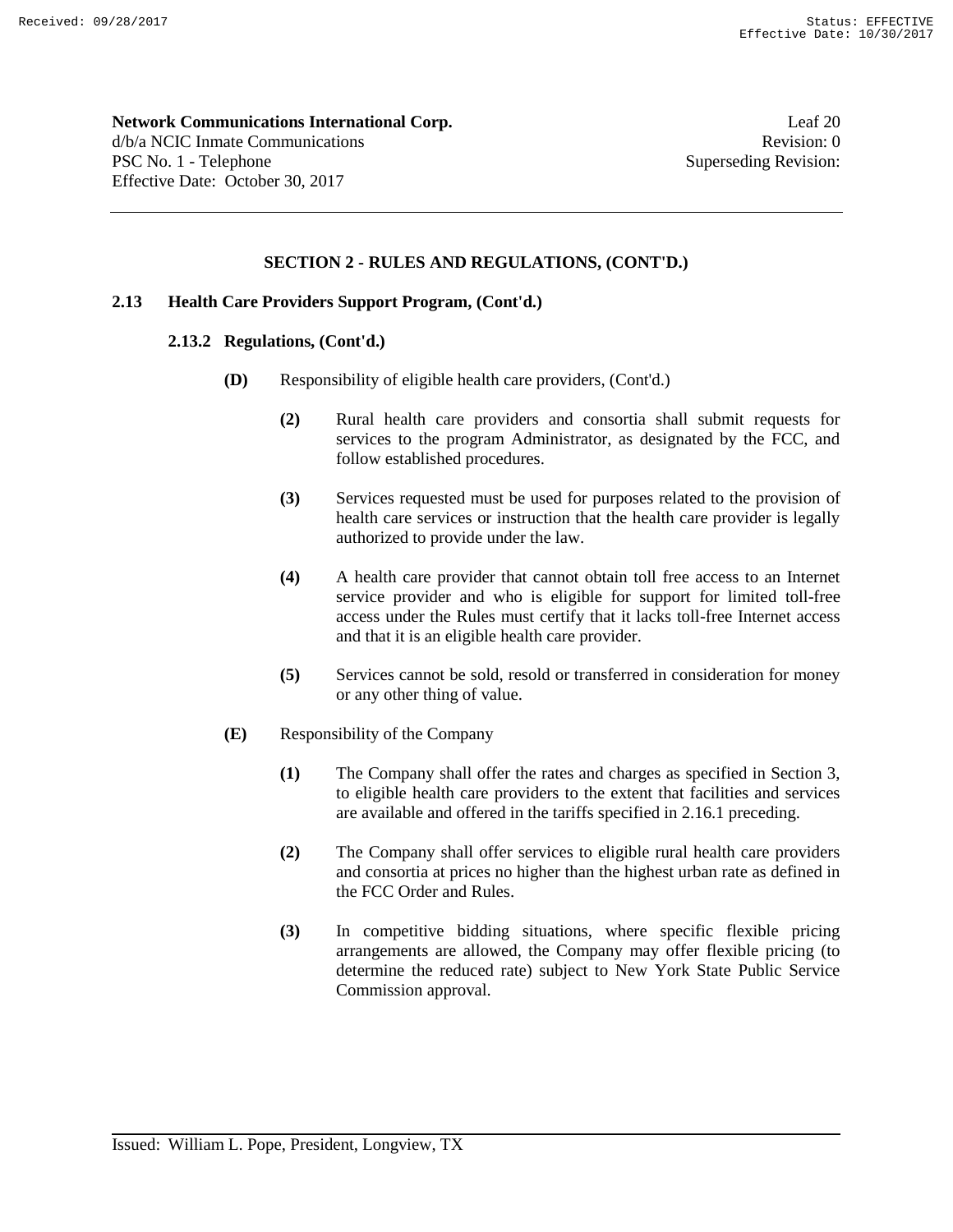**Network Communications International Corp.** Leaf 21 d/b/a NCIC Inmate Communications **Revision:** 0 PSC No. 1 - Telephone Superseding Revision: Effective Date: October 30, 2017

# **SECTION 2 - RULES AND REGULATIONS, (CONT'D.)**

# **2.13 Health Care Providers Support Program, (Cont'd.)**

#### **2.13.3 Rates and Charges**

The following price adjustments will be available to eligible rural health care providers, except subparagraph c., which shall be available to all eligible health care providers, regardless of location:

- **(A)** A reduced rate for telecommunications services, using a bandwidth capacity of up to 1.544 Mbps, not to exceed the highest tariffed or publicly available rate charged to a commercial customer for a similar service provided over the same distance in the nearest city in New York State with a population of at least 50,000.
- **(B)** An exemption from some mileage charges for any telecommunications services, using a bandwidth capacity of up to 1.544 Mbps, that is necessary for the provision of health care services. The exempted mileage includes the distance between the rural health care provider and the most distant perimeter of the nearest city in New York State with a population of 50,000 or more, less the standard urban distance, which is the maximum average diameter of all cities with population of 50,000 or more in the state.
- **(C)** Each eligible health care provider that cannot obtain toll-free access to an Internet service provider is entitled to receive toll charge credits for toll charges imposed for connecting to an Internet service provider as per the FCC Rules. Such toll charge credits are available pursuant to applicable toll tariffs.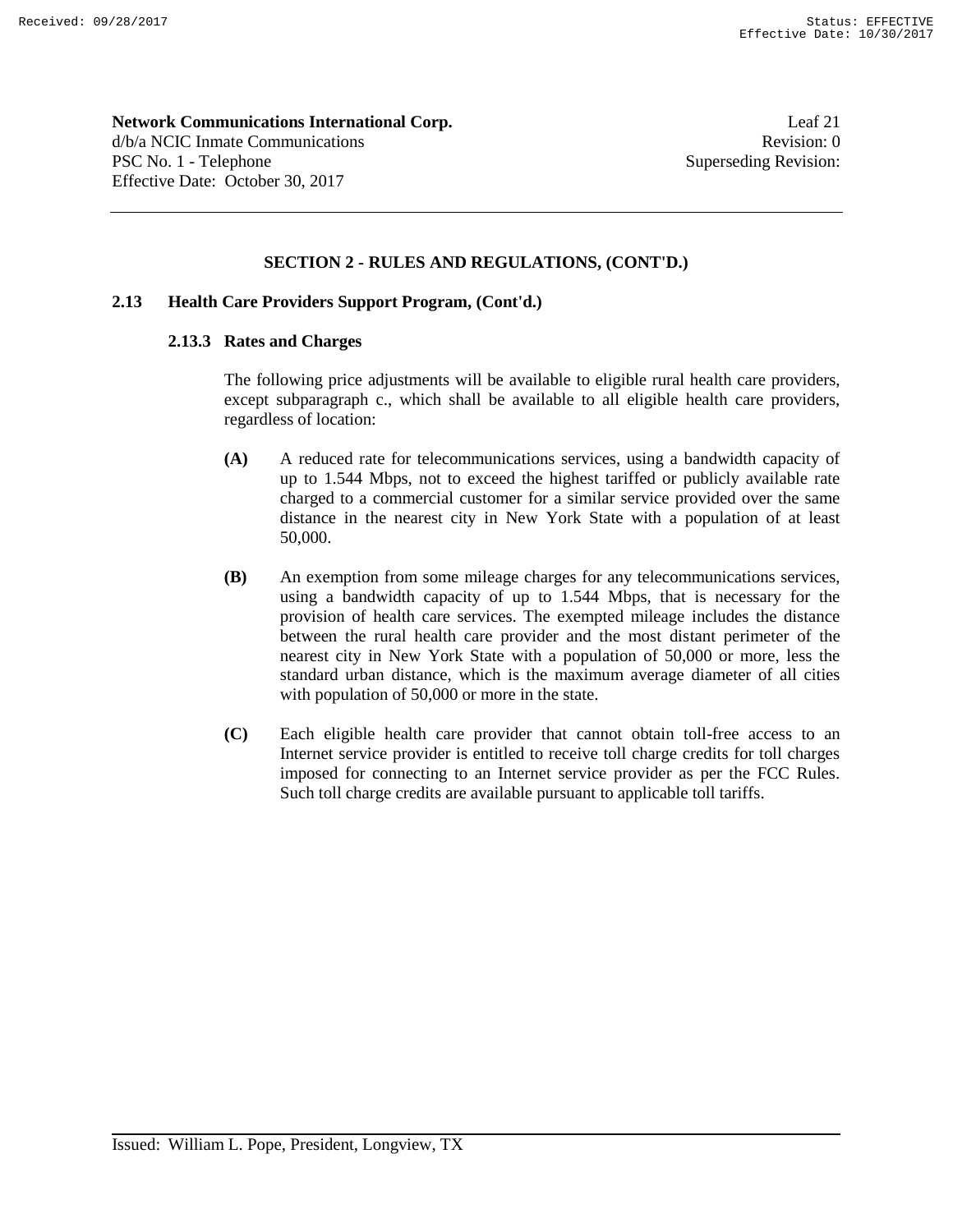**Network Communications International Corp.** Leaf 22 d/b/a NCIC Inmate Communications **Revision:** 0

PSC No. 1 - Telephone Superseding Revision:

# **SECTION 2 - RULES AND REGULATIONS, (CONT'D.)**

# **2.14 Emergency/Crisis/Disaster Restoration and Provisioning Telecommunications Service Priority**

# **2.14.1 General**

Effective Date: October 30, 2017

**(A)** The Telecommunications Service Priority (TSP) Program is a federal program used to identify and prioritize telecommunications services that support national security or emergency preparedness (NS/EP) missions.

NS/EP services are defined as those telecommunications services which are used to maintain a state of readiness or respond to and manage any event or crisis which causes or could cause injury or harm to the population, damage or loss to property, or degrades or threatens the NS/EP posture of the United States.

TSP restoration and/or provisioning shall be provided in accordance with Part 64, Appendix A of the Federal Communications Commission's Rules and Regulations (47 C.F.R.), and the "Service Vendor Handbook For The Telecommunications Service Priority (TSP) Program" and the "Service User Manual for the Telecommunications Service Priority (TSP) System" (NCS Manual 3-1-1) (Service User Manual) issued and updated as necessary by the Office of Priority Telecommunications (OPT) of the National Communications System. Any changes to or reissuance of these regulations or manuals supersede tariff language contained herein.

- **(B)** The TSP program has two components, restoration and provisioning.
	- **(1)** A restoration priority is applied to new or existing telecommunications services to ensure restoration before any other services during a service outage. TSP restoration priorities must be requested and assigned before a service outage occurs.
	- **(2)** A provisioning priority is obtained to facilitate priority installation of new telecommunications services during a service outage. Provisioning on a priority basis becomes necessary when an end-user has an urgent requirement for a new NS/EP service that must be installed immediately or by a specific due date that can be met only by a shorter than standard or expedited Company provisioning time frame. As a matter of general practice, existing TSP services will be restored before provisioning new TSP services.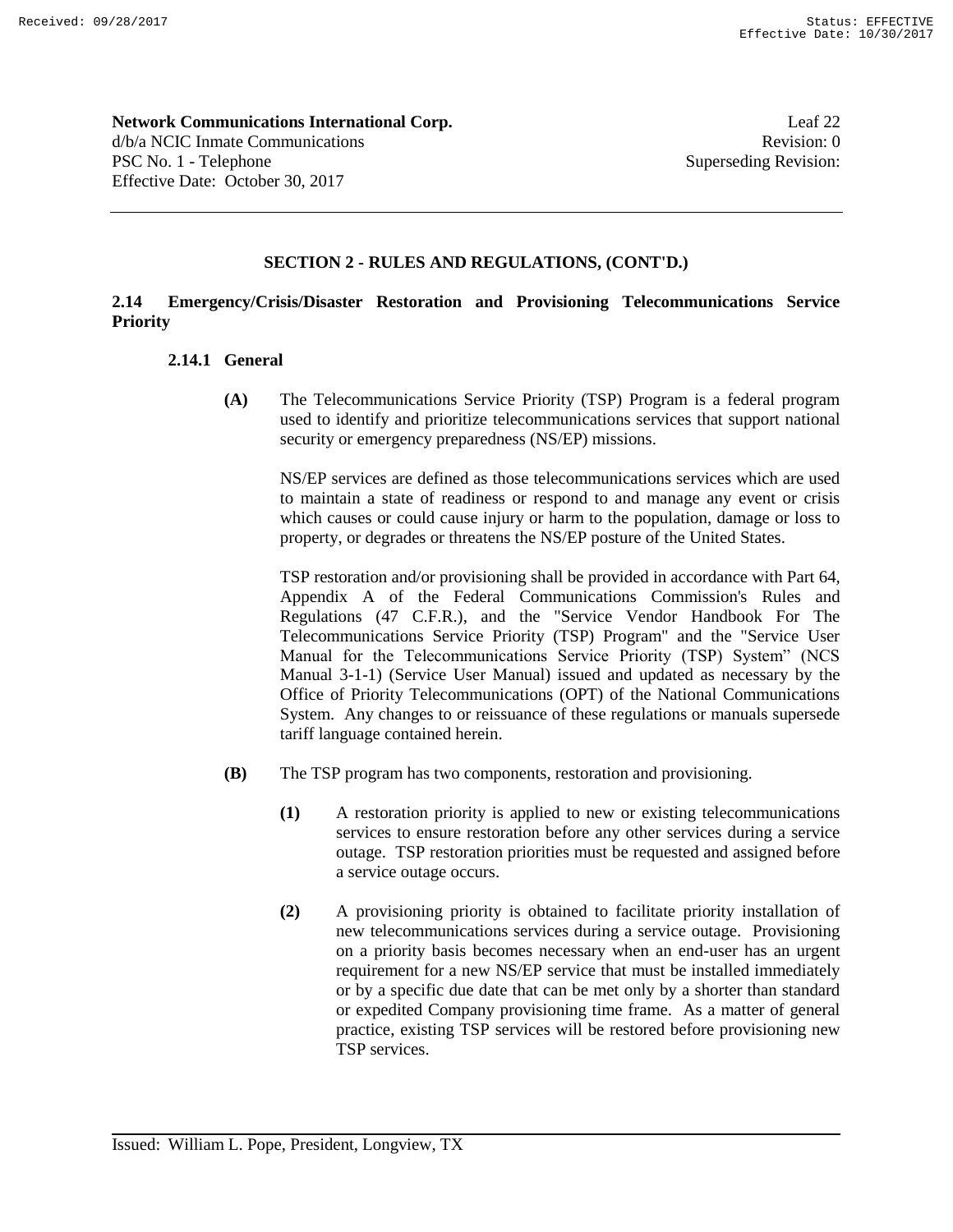#### **Network Communications International Corp.** Leaf 23

d/b/a NCIC Inmate Communications **Revision:** 0 PSC No. 1 - Telephone Superseding Revision: Effective Date: October 30, 2017

# **SECTION 2 - RULES AND REGULATIONS, (CONT'D.)**

# **2.14 Emergency/Crisis/Disaster Restoration and Provisioning Telecommunications Service Priority, (Cont'd.)**

#### **2.14.2 TSP Request Process**

#### **(A) Restoration**

To request a TSP restoration priority assignment, a prospective TSP user must:

- **(1)** Determine that the user's telecommunications service supports an NS/EP function under one of the following four TSP categories. National Security Leadership National Security Posture and U.S. Population Attack Warning Public Health, Safety, and Maintenance of Law and Order Public Welfare and Maintenance of National Economic Posture
- **(2)** Identify the priority level to be requested for the telecommunications service. The priority level is determined by the end-user's TSP category and service profile. The service profile defines the user's level of support to the portion of the telecommunications service that the user owns and operates, such as customer premises equipment or wiring. The five levels of priority and seven element groups that define the service profile are contained in the Service User Manual.
- **(3)** Complete the TSP Request for Service Users form (SF 315) available on the National Communications System (NCS) website (http://tsp.ncs.gov/).
- **(4)** For non-federal users, have their TSP requests approved by a federal agency sponsor. Non-federal users should contact the OPT, at the NCS website (http://tsp.ncs.gov/), for information on identifying a sponsor for TSP requests.
- **(5)** Submit the SF 315 to the OPT.
- **(6)** Upon receipt of the TSP Authorization Code from the OPT, notify the Company, and include the TSP Authorization Code in any service order to the Company requesting restoration of NS/EP services.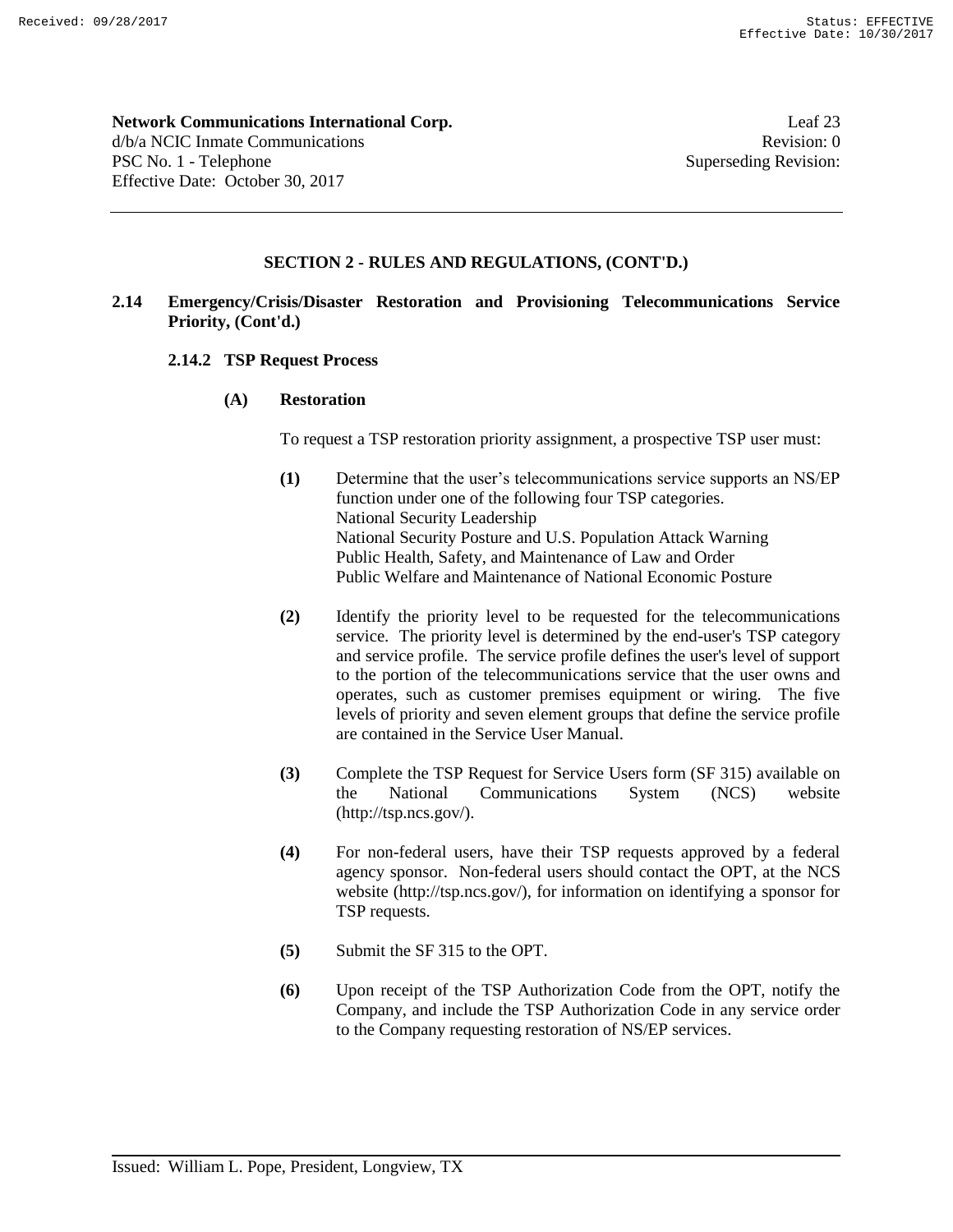# **Network Communications International Corp.** Leaf 24 d/b/a NCIC Inmate Communications **Revision:** 0

PSC No. 1 - Telephone Superseding Revision: Effective Date: October 30, 2017

# **SECTION 2 - RULES AND REGULATIONS, (CONT'D.)**

# **2.14 Emergency/Crisis/Disaster Restoration and Provisioning Telecommunications Service Priority (Cont'd.)**

# **2.14.2 TSP Request Process, (Cont'd.)**

# **(B) Provisioning**

To request a TSP provisioning priority assignment, a prospective TSP user must follow the same steps listed in 2a. above for restoration priority assignment except for the following differences. The user should:

Certify that its telecommunications service is an Emergency service. Emergency services are those that support one of the NS/EP functions listed in 2a(a) above and are so critical that they must be provisioned at the earliest possible time, without regard to cost to the user.

Verify that the Company cannot meet the service due date without a TSP assignment.

Obtain approval from the end-user's invocation official to request a provisioning priority. Invocation officials are designated individuals with the authority to request TSP provisioning for a telecommunications service, and include the head or director of a federal agency, commander of a unified/specified military command, chief of a military service, commander of a major military command, or state governor.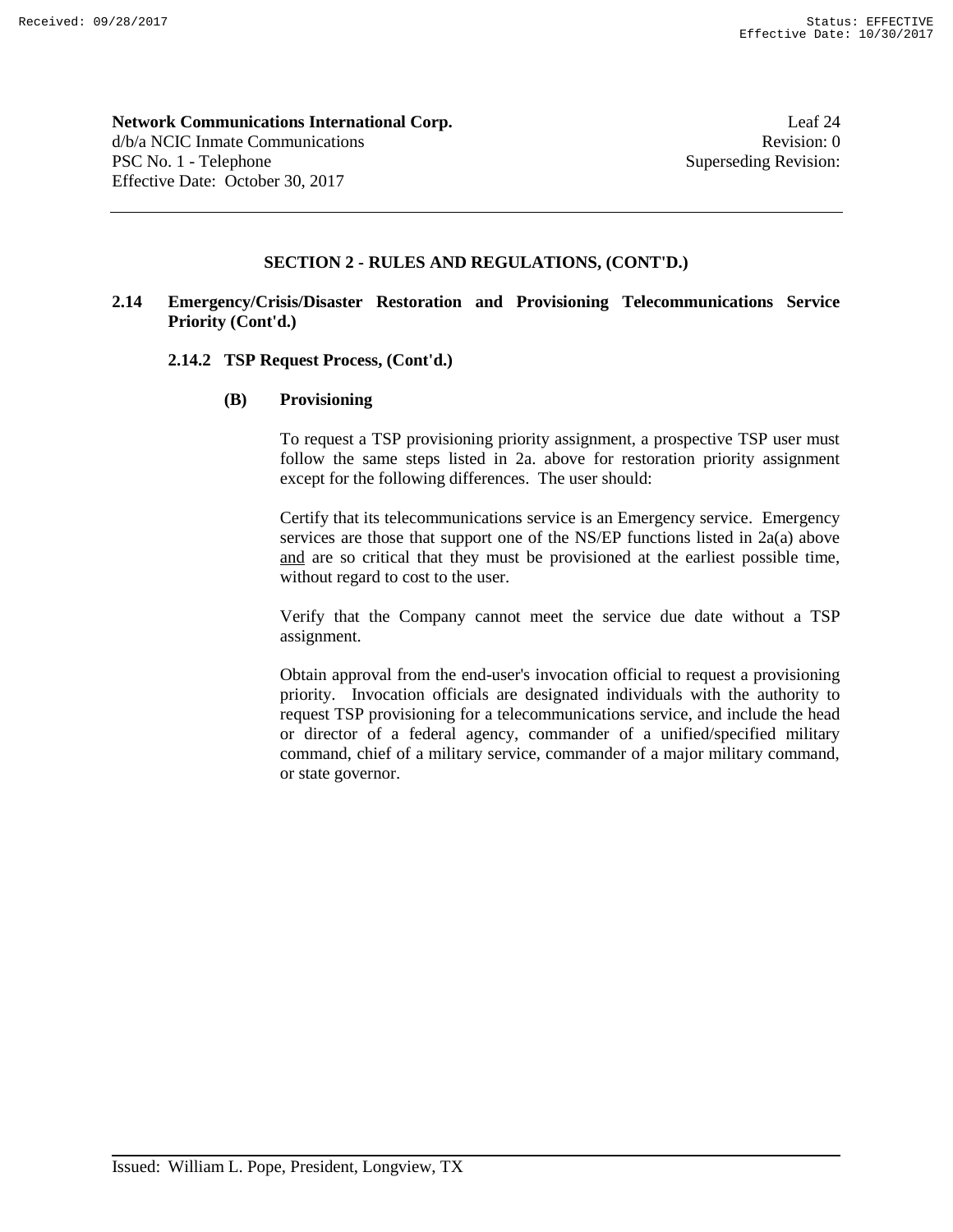**Network Communications International Corp.** Leaf 25 d/b/a NCIC Inmate Communications **Revision:** 0

PSC No. 1 - Telephone Superseding Revision: Effective Date: October 30, 2017

# **SECTION 2 - RULES AND REGULATIONS, (CONT'D.)**

# **2.14 Emergency/Crisis/Disaster Restoration and Provisioning Telecommunications Service Priority, (Cont'd.)**

# **2.14.3 Responsibilities of the End-User**

End-users or entities acting on their behalf must perform the following:

- **(A)** Identify telecommunications services requiring priority.
- **(B)** Request, justify, and revalidate all priority level assignments. Revalidation must be completed every 2 years, and must be done before expiration of the end-user's TSP Authorization Code(s).
- **(C)** Accept TSP services by the service due dates.
- **(D)** Have Customer Premises Equipment (CPE) and Customer Premises Wiring (CPW) available by the requested service due date and ensure (through contractual means or otherwise) priority treatment for CPE and CPW necessary for end-to-end service continuity.
- **(E)** Pay the Company any authorized costs associated with priority services.
- **(F)** Report to the Company any failed or unusable services with priority levels.
- **(G)** Designate a 24-hour point of contact for each TSP request and apprise the OPT.
- **(H)** Cooperate with the OPT during reconciliation (comparison of NS/EP service information and resolution of any identified discrepancies) and revalidation.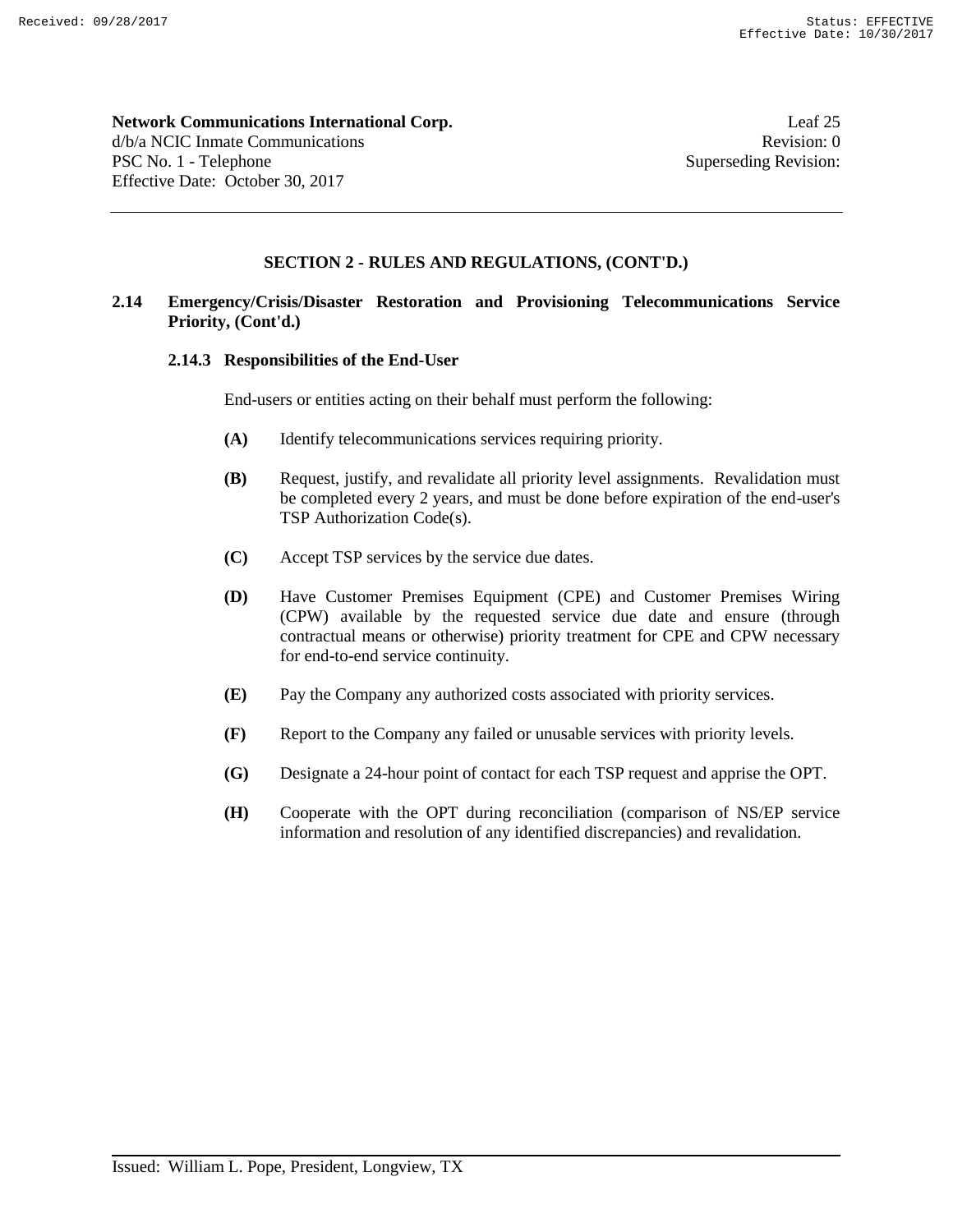**Network Communications International Corp.** Leaf 26 d/b/a NCIC Inmate Communications **Revision:** 0 PSC No. 1 - Telephone Superseding Revision:

Effective Date: October 30, 2017

# **SECTION 2 - RULES AND REGULATIONS, (CONT'D.)**

# **2.14 Emergency/Crisis/Disaster Restoration and Provisioning Telecommunications Service Priority, (Cont'd.)**

#### **2.14.4 Responsibilities of the Company**

The Company will perform the following:

- **(A)** Provide TSP service only after receipt of a TSP authorization code.
- **(B)** Revoke TSP services at the direction of the end-user or OPT.
- **(C)** Ensure that TSP Program priorities supersede any other telecommunications priority that may be provided (other than control services and order wires).
- **(D)** Designate a 24-hour point of contact to receive reports of TSP service outages from TSP service users.
- **(E)** Designate a 24-hour point of contact to coordinate TSP processes with the OPT.
- **(F)** Confirm completion of TSP service order activity to the OPT.
- **(G)** Participate in reconciliation of TSP information at the request of the OPT.
- **(H)** Ensure that all subcontractors complete reconciliation of TSP information with the service vendor.
- **(I)** Ensure that other carriers supplying underlying facilities are provided information necessary to implement priority treatment of facilities that support NS/EP services.
- **(J)** Assist in ensuring that priority level assignments of NS/EP services are accurately identified "end-to-end" by providing to subcontractors and interconnecting carriers the restoration priority level assigned to a service.
- **(K)** Disclose content of the NS/EP TSP database only as may be required by law.
- **(L)** Comply with regulations and procedures supplemental to and consistent with guidelines issued by the OPT.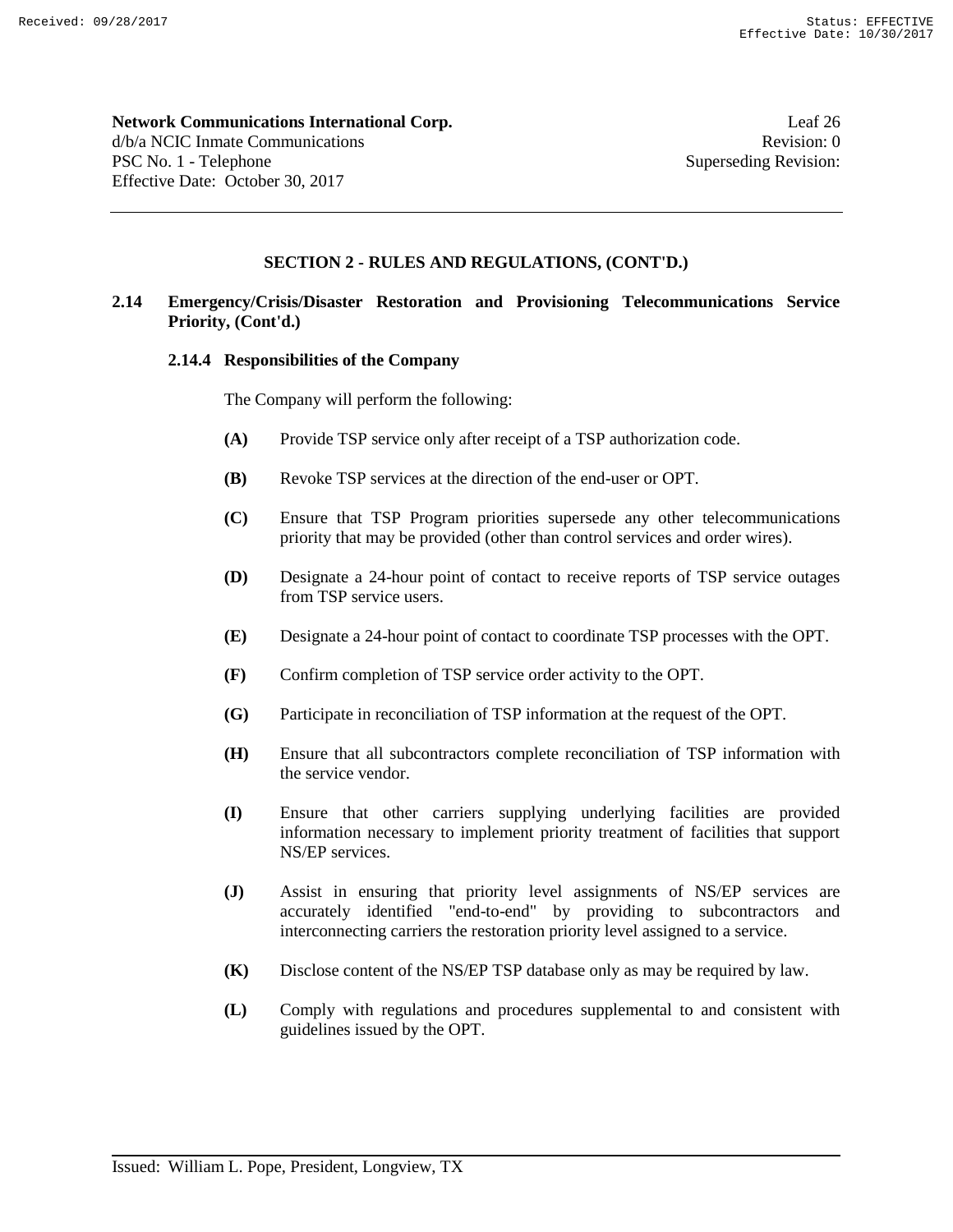**Network Communications International Corp.** Leaf 27 d/b/a NCIC Inmate Communications **Revision:** 0 PSC No. 1 - Telephone Superseding Revision: Effective Date: October 30, 2017

# **SECTION 2 - RULES AND REGULATIONS, (CONT'D.)**

# **2.14 Emergency/Crisis/Disaster Restoration and Provisioning Telecommunications Service Priority, (Cont'd.)**

# **2.14.5 Preemption**

When spare facilities are not available, it may be necessary for the Company to preempt the facilities required to provision or restore a TSP service. When preemption is necessary, non-TSP services may be preempted based on the Company's best judgment. If no suitable spare or non-TSP services are available, the Company may preempt an existing TSP service to restore a TSP service with a higher restoration priority assignment. When preemption is necessary, prior consent of the service user whose service will be preempted is not required; however, the Company will make every reasonable effort to notify the preempted customer of the action to be taken.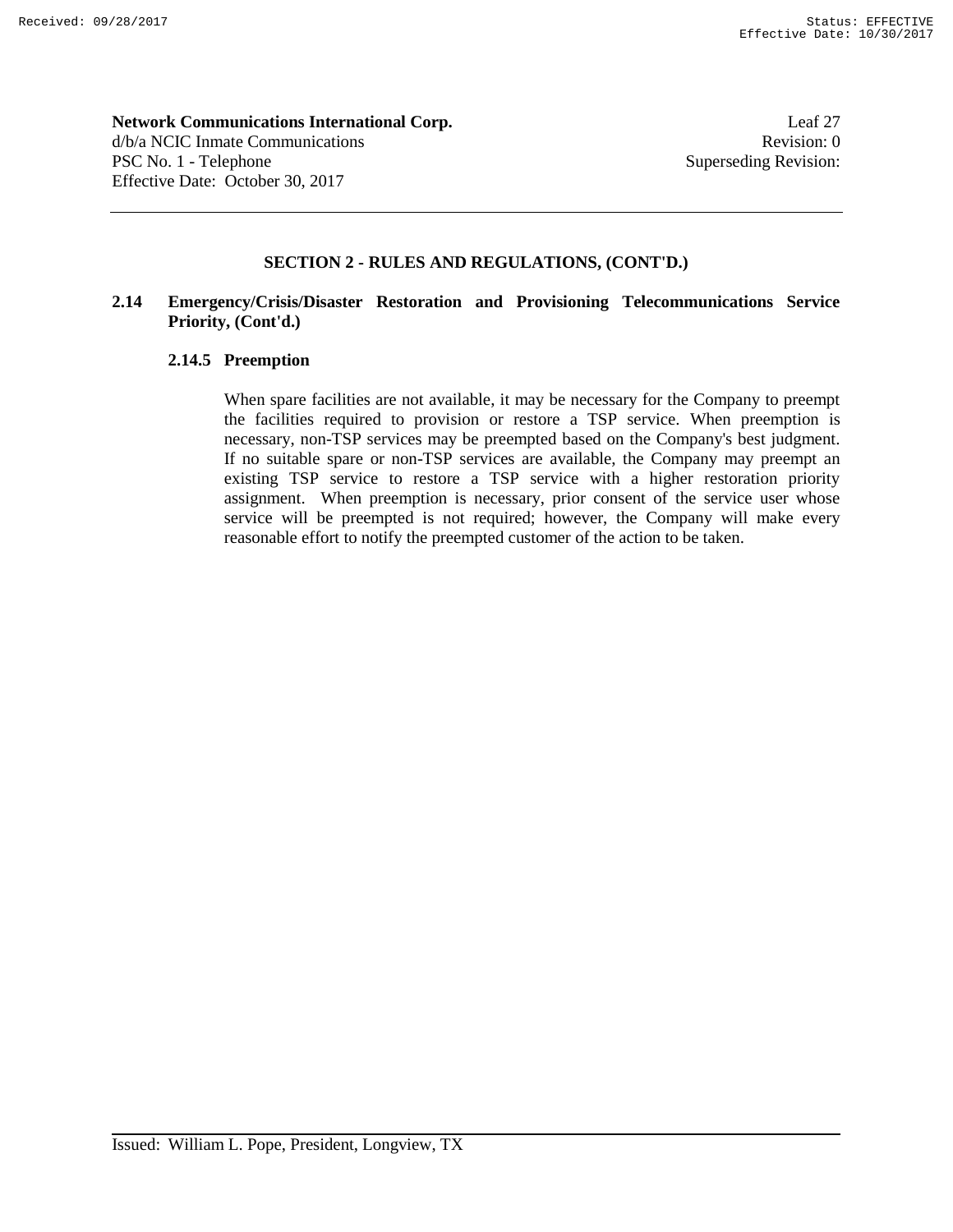**Network Communications International Corp.** Leaf 28 d/b/a NCIC Inmate Communications **Revision:** 0 PSC No. 1 - Telephone Superseding Revision: Effective Date: October 30, 2017

# **SECTION 3 – OPERATOR ASSISTED SERVICES**

# **3.1 General**

NCIC provides operator assisted services for communications originating and terminating within the State of New York. The Company's services are available twenty-four hours per day, seven days a week. Intrastate service is offered in conjunction with interstate service.

Customers are charged individually for each call placed through the Company's network. Charges may vary by service offering, mileage band, class of call, time of day, day of week and/or call duration. Customers are billed based on their use of NCIC's services and network. No installation charges apply.

## **3.2 Rate Ranges**

The intrastate, interLATA rates set forth herein are filed under a flexible pricing plan which establishes a range of prices accepted by the Public Service Commission within which changes may be made upon one day's notice to the Commission and Customers. Rates and charges for service provided by the Carrier will range between the minimum and maximums specified below. Actual rates are specified in Attachment A to this tariff. The Company does not differentiate rates for residential or commercial Customers unless specified under the individual product description.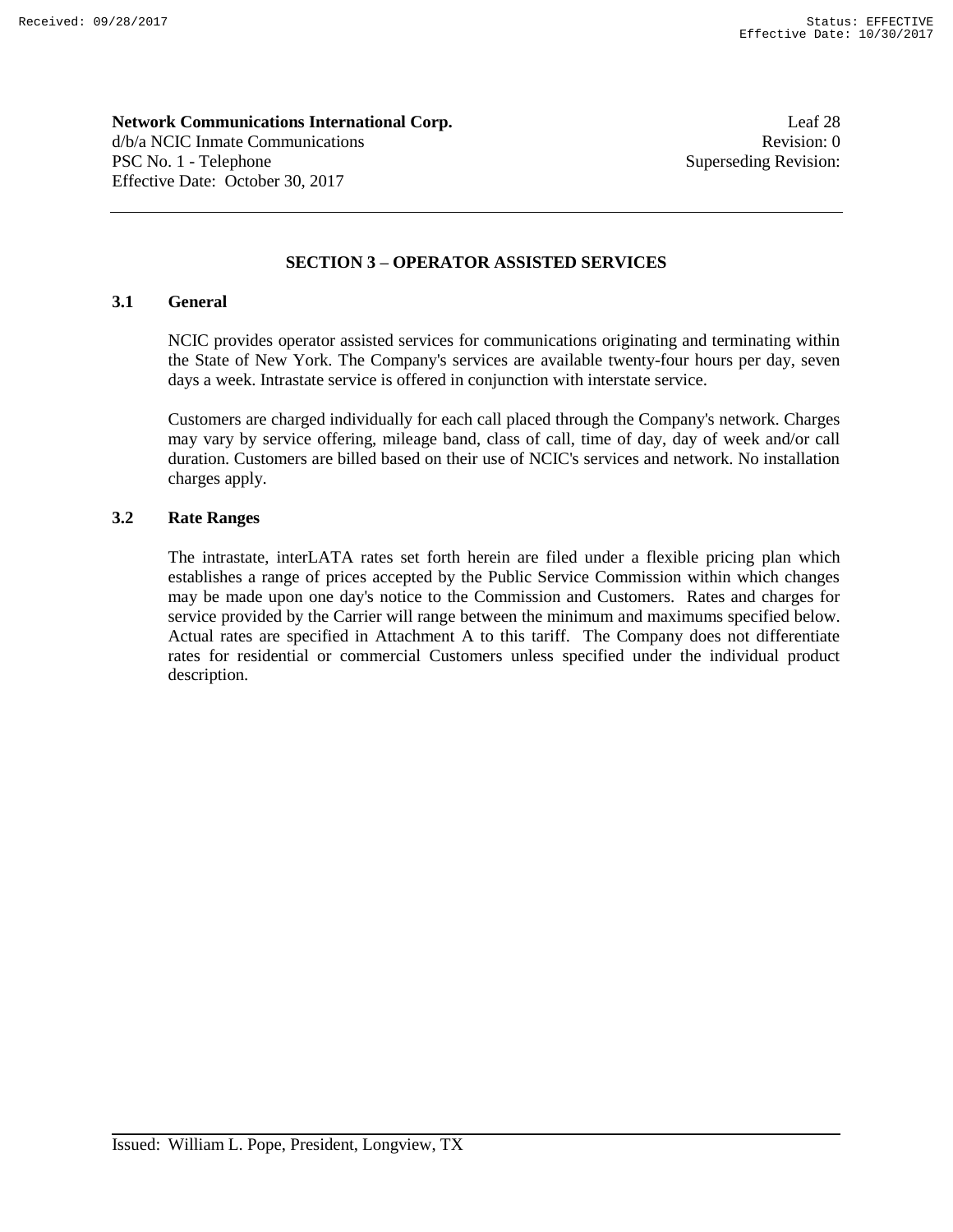**Network Communications International Corp.** Leaf 29 d/b/a NCIC Inmate Communications **Revision:** 0 PSC No. 1 - Telephone Superseding Revision:

# **SECTION 3 – OPERATOR ASSISTED SERVICES, (CONT'D.)**

# **3.3 Calculation of Distance**

Effective Date: October 30, 2017

Usage charges for all mileage sensitive products are based on the airline distance between serving wire centers associated with the originating and terminating points of the call.

The serving wire centers of a call are determined by the area codes and exchanges of the origination and destination points.

The distance between the Wire Center of the Customer's equipment and that of the destination point is calculated by using the "V" and "H" coordinates found in Bell Core's V&H Tape and NECA FCC Tariff No. 4.

- **Step 1:** Obtain the "V" and "H" coordinates for the serving wire center of the Customer's switch and the destination point.
- **Step 2:** Obtain the difference between the "V" coordinates of each of the Rate Centers. Obtain the Difference between the "H" coordinates.
- **Step 3:** Square the differences obtained in Step 2.
- **Step 4:** Add the squares of the "V" difference and "H" difference obtained in Step 3.
- **Step 5:** Divide the sum of the square obtained in Step 4 by ten (10). Round to the next higher whole number if any fraction results from the division.
- **Step 6:** Obtain the square root of the whole number obtained in Step 5. Round to the next higher whole number if any fraction is obtained. This is the distance between the originating and terminating serving wire centers of the call.

**Formula:**

$$
\sqrt{\frac{(V_1 - V_2)^2 + (H_1 - H_2)^2}{10}}
$$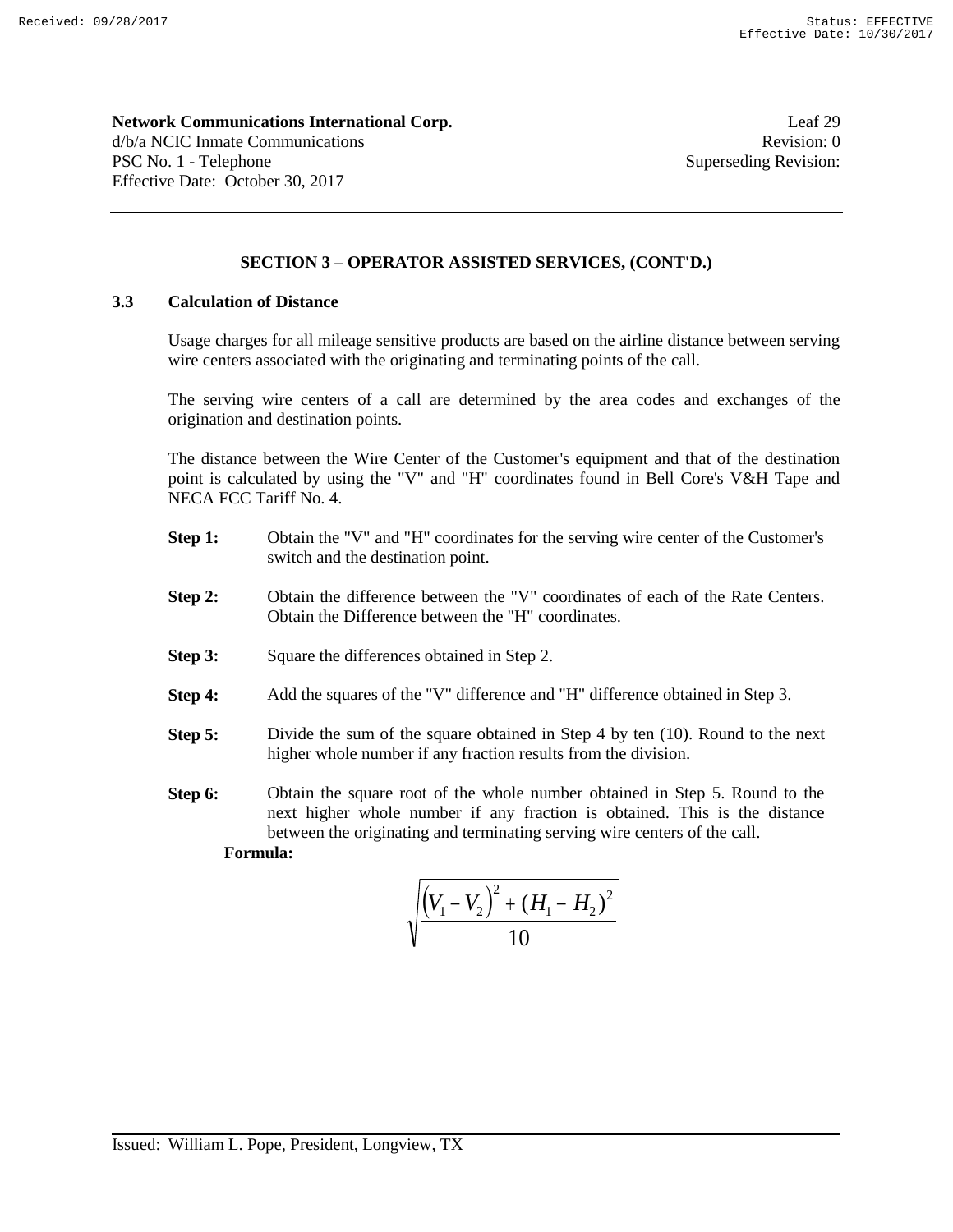**Network Communications International Corp.** Leaf 30 d/b/a NCIC Inmate Communications **Revision:** 0 PSC No. 1 - Telephone Superseding Revision: Effective Date: October 30, 2017

# **SECTION 3 – OPERATOR ASSISTED SERVICES**, **(CONT'D.)**

# **3.4 Timing of Calls**

Billing for calls placed over the NCIC network is based in part on the duration of the call as follows, unless otherwise specified in this tariff:

- **3.4.1** Timing of each call begins when the called station is answered (i.e. when two way communications are established.) Answer detection is based on standard industry answer detection methods, including hardware and software answer detection. For Collect Calls, charges apply only if the called party accepts the responsibility for payment. For Person to Person Calls, charges apply only if the calling party is connected with the designated called party or an agreed upon substitute.
- **3.4.2** Chargeable time for calls ends when one of the parties disconnects from the call.
- **3.4.3** Unless otherwise specified in this tariff, the minimum Initial Period for billing purposes is one (1) minute.
- **3.4.4** Unless otherwise specified in this tariff, Additional Period billing for usage after the initial period is in full one (1) minute increments.
- **3.4.5** The Company will not knowingly bill for unanswered calls. When a Customer indicates that he/she was billed for an incomplete call, NCIC will reasonably issue credit for the call.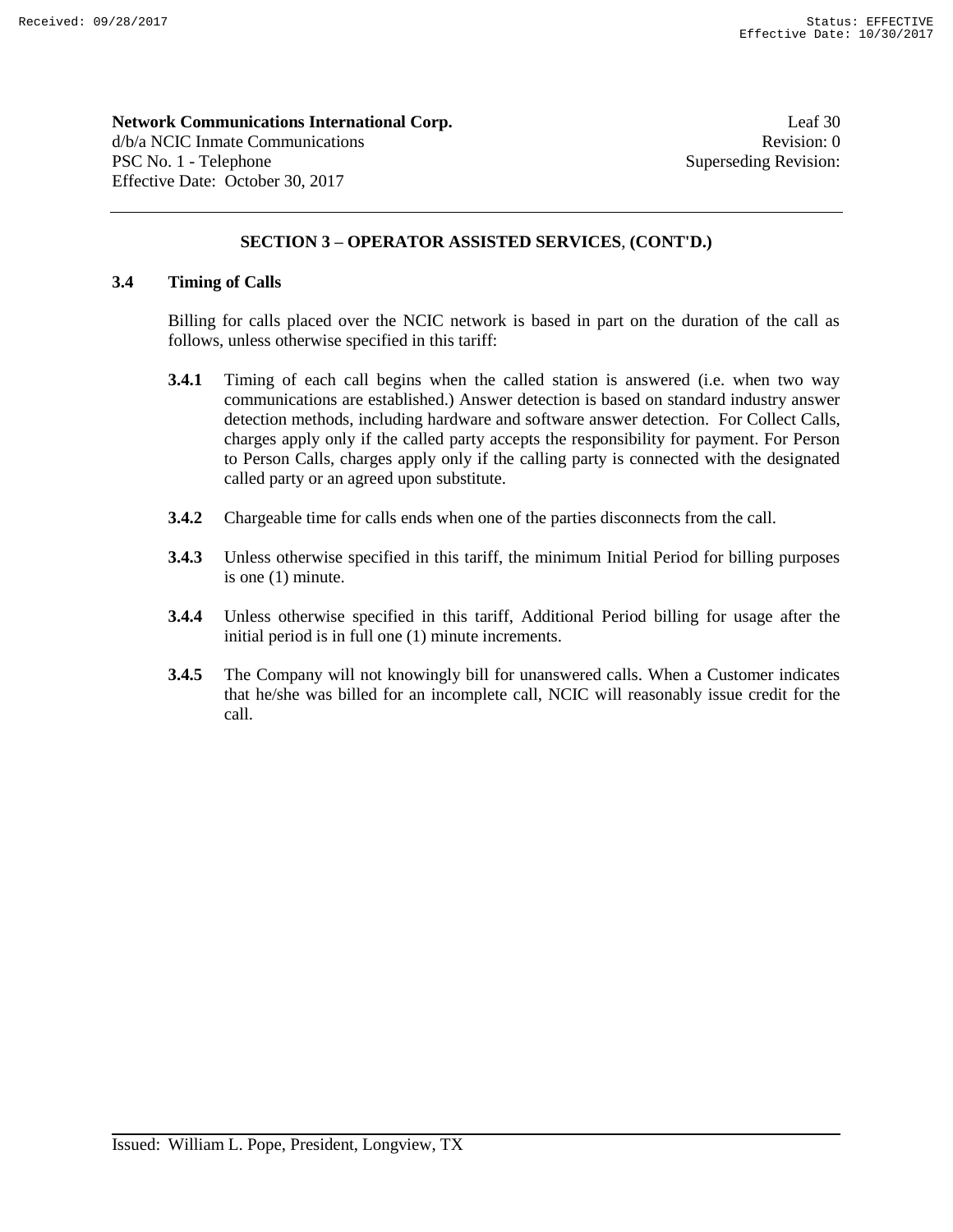**Network Communications International Corp.** Leaf 31 d/b/a NCIC Inmate Communications **Revision:** 0 PSC No. 1 - Telephone Superseding Revision: Effective Date: October 30, 2017

# **SECTION 3 – OPERATOR ASSISTED SERVICES**, **(CONT'D.)**

# **3.5 Operator Assisted Calling**

NCIC's Operator Assisted Calling is available for use by transient end users from Aggregator locations. Calls are billed in one minute increments, with additional per call charges reflecting the level of operator assistance and billing method. Operator service charges are not discounted for time of day.

The Company offers many operator service rate plans depending upon the needs of a particular Aggregator location. The types of calls handled are as follows:

# **3.5.1 Customer Dialed Credit/Calling Card Charge**

This charge applies in addition to usage charges for calls billed to a Commercial Credit Card or Calling Card when the Customer dials all of the digits required to route and bill the call.

# **3.5.2 Operator Station Charge**

This charge applies in addition to usage charges for calls placed with operator assistance, other than Customer Dialed Credit/Calling Card and Person to Person calls.

#### **3.5.3 Person to Person Charge**

An Operator Assisted call which is placed under the stipulation that the caller will speak only to a specific called party, a specified extension or office to be reached through a PBX attendant. Such a call is not completed until either the specific party named by the caller is contacted, or the caller agrees to speak to a different party. The caller must arrange with the operator to make a person-to-person call; otherwise, all Operator Assisted calls will be treated as Operator Station calls.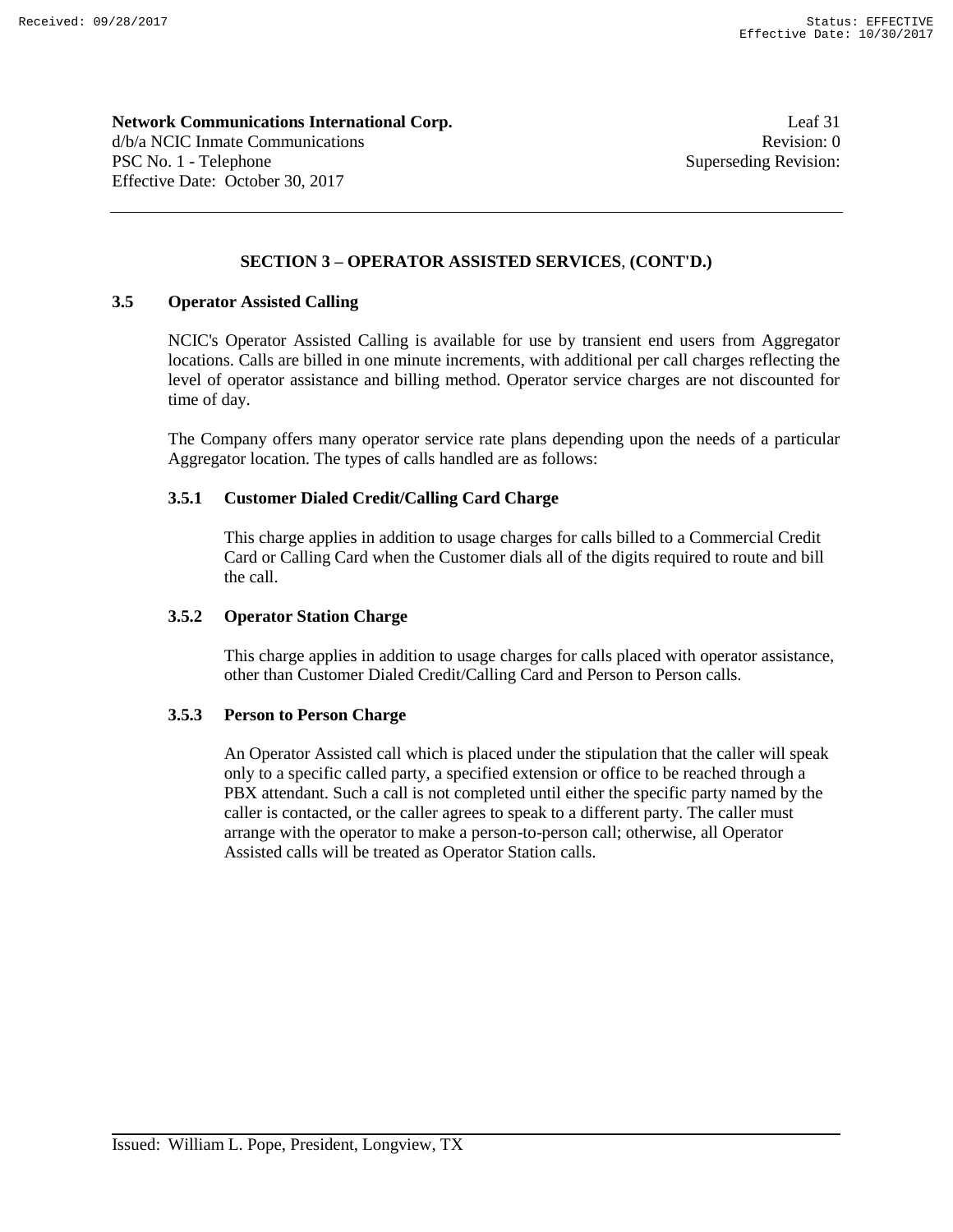# **Network Communications International Corp.** Leaf 32

d/b/a NCIC Inmate Communications Revision: 0 PSC No. 1 - Telephone Superseding Revision: Effective Date: October 30, 2017

# **SECTION 3 – OPERATOR ASSISTED SERVICES**, **(CONT'D.)**

# **3.5 Operator Assisted Calling, (Cont'd.)**

# **3.5.4 Per Minute Usage Rates**

| Minimum Per Minute Usage Rate: | \$0.90 |
|--------------------------------|--------|
| Maximum Per Minute Usage Rate: |        |

# **3.5.5 Per Call Service Charges**

|                                             |        |                  | LEC/Credit Card LEC/Credit Card |        |
|---------------------------------------------|--------|------------------|---------------------------------|--------|
|                                             |        | <b>Minimum</b>   | <b>Maximum</b>                  |        |
| <b>Customer Dialed Calling Card Station</b> |        |                  |                                 |        |
| Automated                                   |        | \$1.80           | $\ast$                          |        |
| <b>Operator Assisted</b>                    |        | \$2.00           | $\ast$                          |        |
| <b>Operator Must Assist</b>                 |        | \$1.80           | $\ast$                          |        |
| <b>Operator Dialed Calling Card Station</b> |        | \$2.50           | $\ast$                          |        |
| Operator Station (& real time)              |        | <b>Automated</b> | <b>Operator Assisted</b>        |        |
|                                             | Min.   | Max.             | Min.                            | Max.   |
| Collect                                     | \$2.60 | $\ast$           | \$3.10                          | $\ast$ |
| <b>Billed to Third Party</b>                | \$2.75 | $\ast$           | \$3.25                          | $\ast$ |
| Person to Person                            | \$4.75 | $\ast$           | \$4.75                          | $\ast$ |

\* At no time will NCIC bill a rate higher than the current approved AT&T maximum rate.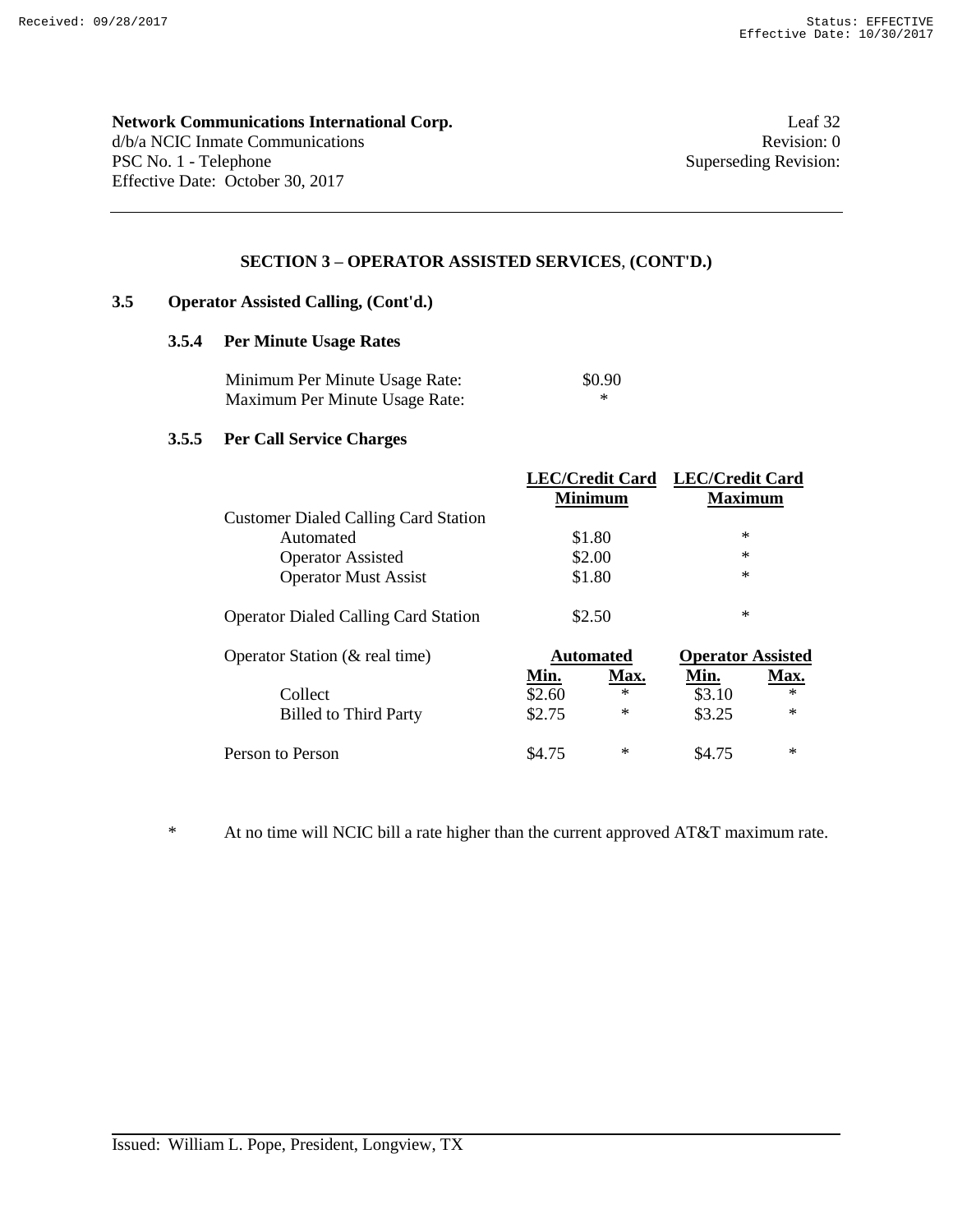**Network Communications International Corp.** Leaf 33 d/b/a NCIC Inmate Communications **Revision:** 0 PSC No. 1 - Telephone Superseding Revision: Effective Date: October 30, 2017

# **SECTION 3 – OPERATOR ASSISTED SERVICES**, **(CONT'D.)**

# **3.6 Miscellaneous Charges**

#### **3.6.1 Non-Subscriber Service Charge**

A Service charge is applicable to intrastate Operator Station, Person-to-Person or Real Time rated calls billed to all lines which are presubscribed to an interexchange carrier other than NCIC, or not presubscribed to any interexchange carrier. This charge is in addition to any other applicable charges.

The Non-Subscriber Service Charge does not apply to Directory Assistance or for calls billed to lines which have discontinued presubscription to NCIC but for whom an active billing record still exists in NCIC's billing system.

|                                          | <b>Minimum</b> | <b>Maximum</b> |
|------------------------------------------|----------------|----------------|
| Non-Subscriber Service Charge, Per Call: | \$1.25         | \$2.50         |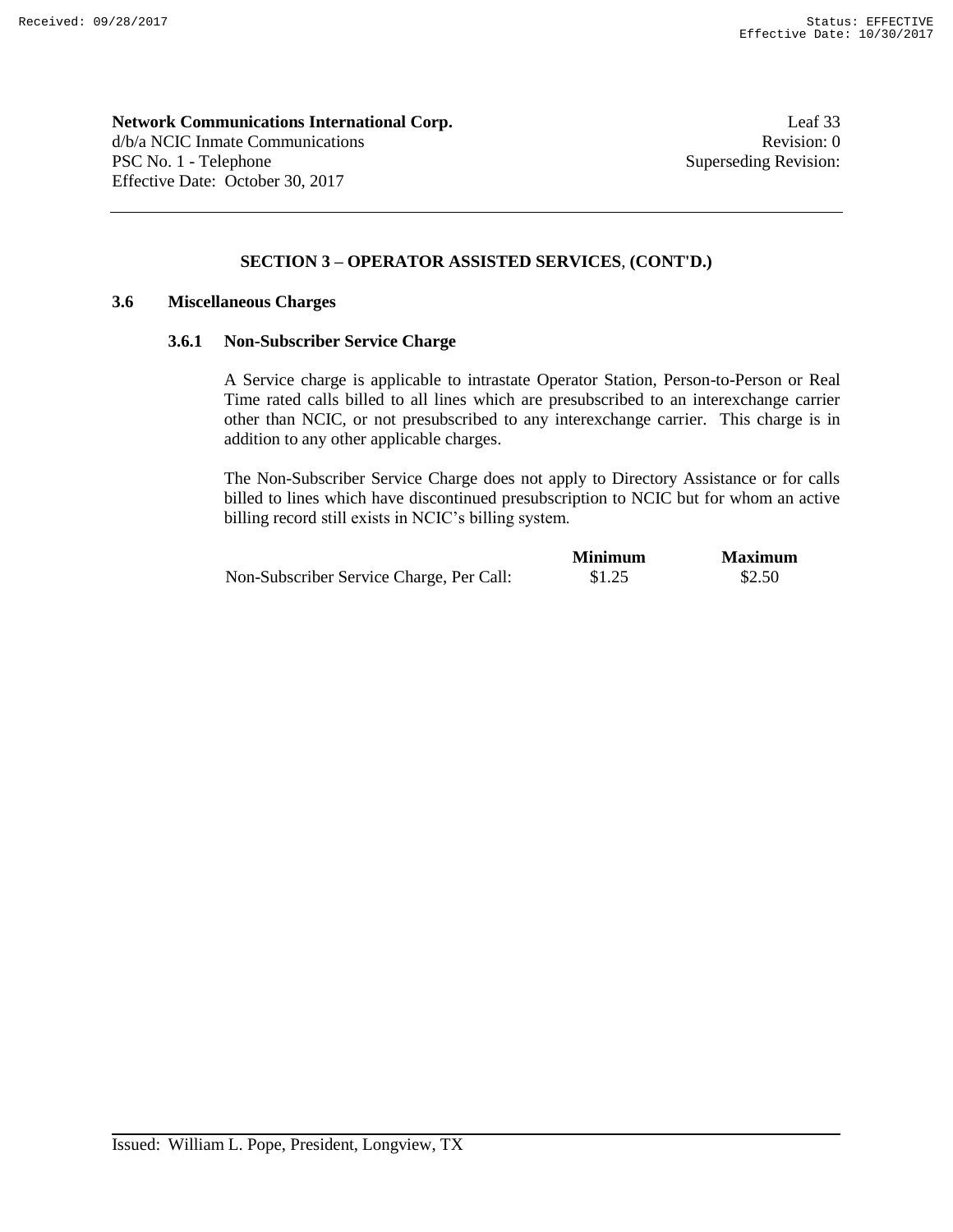**Network Communications International Corp.** Leaf 34 d/b/a NCIC Inmate Communications **Revision:** 0 PSC No. 1 - Telephone Superseding Revision: Effective Date: October 30, 2017

# **SECTION 3 – OPERATOR ASSISTED SERVICES**, **(CONT'D.)**

# **3.6 Miscellaneous Charges, (Cont'd.)**

# **3.6.2 Location Fee**

A fee may be imposed in addition to the rates and charges selected by the Aggregator. The combination of service charges, usage charges and Location Fee may be limited by the Company to comply with FCC rules and orders or to insure that the resulting rates and charges are just and reasonable as determined by the Company.

| Location Fee per completed call: | <b>Minimum</b> | <b>Maximum</b> |
|----------------------------------|----------------|----------------|
| New York Metropolitan Area       | \$ 0.75        | \$1.50         |
| All Other Areas                  | \$ 0.65        | \$1.25         |

#### **3.6.3 Directory Assistance**

Directory Assistance is available to Customers of NCIC service. A Directory Assistance charge applies to each call to the Directory Assistance Bureau. Up to two requests may be made on each call to Directory Assistance.

|                               | <b>Minimum</b> | <b>Maximum</b> |
|-------------------------------|----------------|----------------|
| Per Directory Assistance Call | \$1.50         | \$4.00         |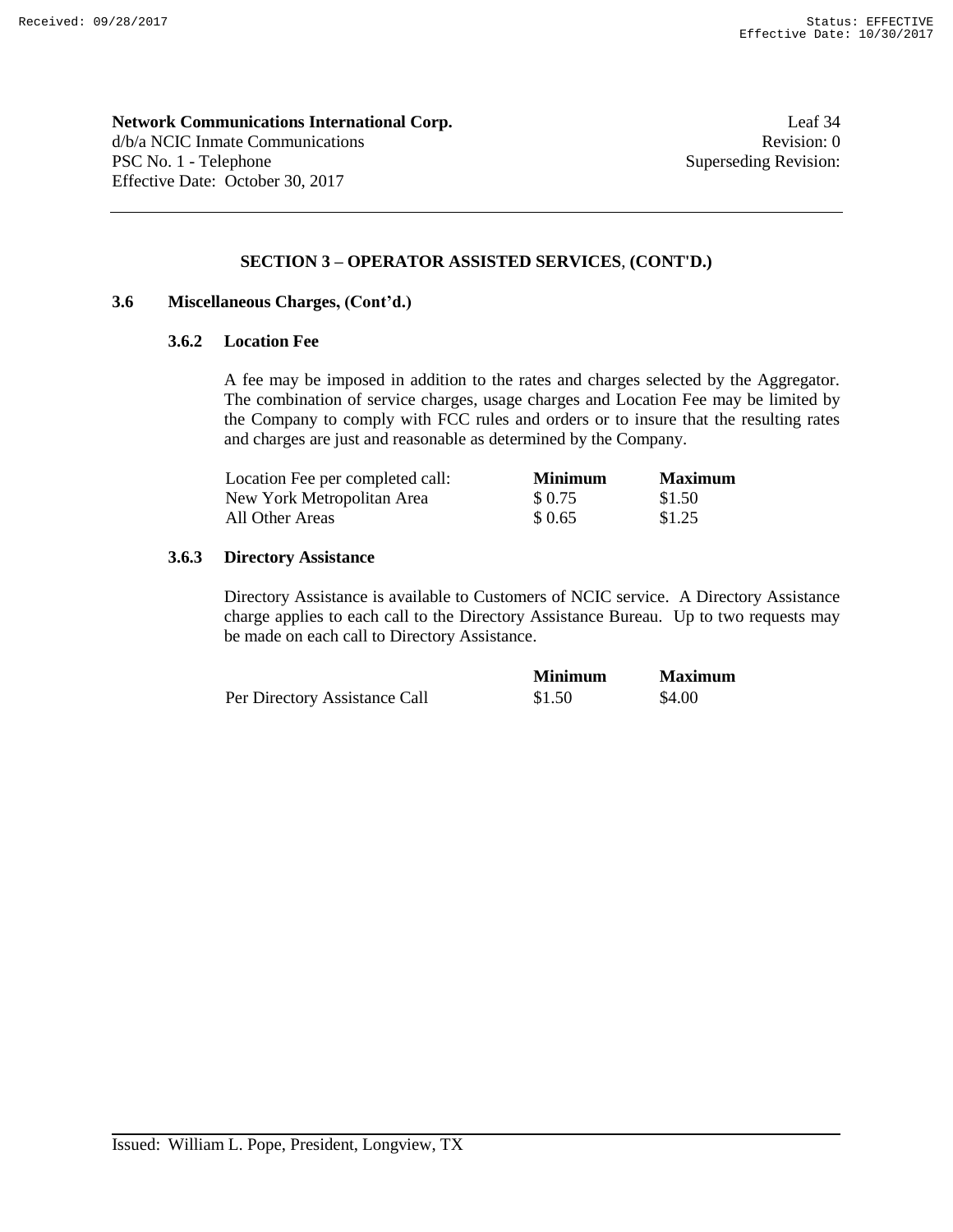**Network Communications International Corp.** Leaf 35 d/b/a NCIC Inmate Communications **Revision:** 0 PSC No. 1 - Telephone Superseding Revision: Effective Date: October 30, 2017

# **SECTION 3 – OPERATOR ASSISTED SERVICES**, **(CONT'D.)**

# **3.6 Miscellaneous Charges, (Cont'd.)**

#### **3.6.4 Bill Statement Fee**

In order to partially offset increased expenses associated with billing operator assisted calls, a bill statement fee may apply each billing period in which local or long distance collect calls are billed through a Customer's local exchange carrier or are direct billed to Customer by the Company. This fee will be charged only once per billing period regardless of the number of calls. The fee will not apply in any billing period in which no calls are billed via the Customer's local exchange carrier or by company invoice. This fee does not apply to services paid for by commercial credit card, check, money order or wire.

|                                  | <b>Minimum</b> | <b>Maximum</b> |
|----------------------------------|----------------|----------------|
| <b>Billing Cost Recovery Fee</b> | \$1.50         | \$6.00         |
| where applicable                 |                |                |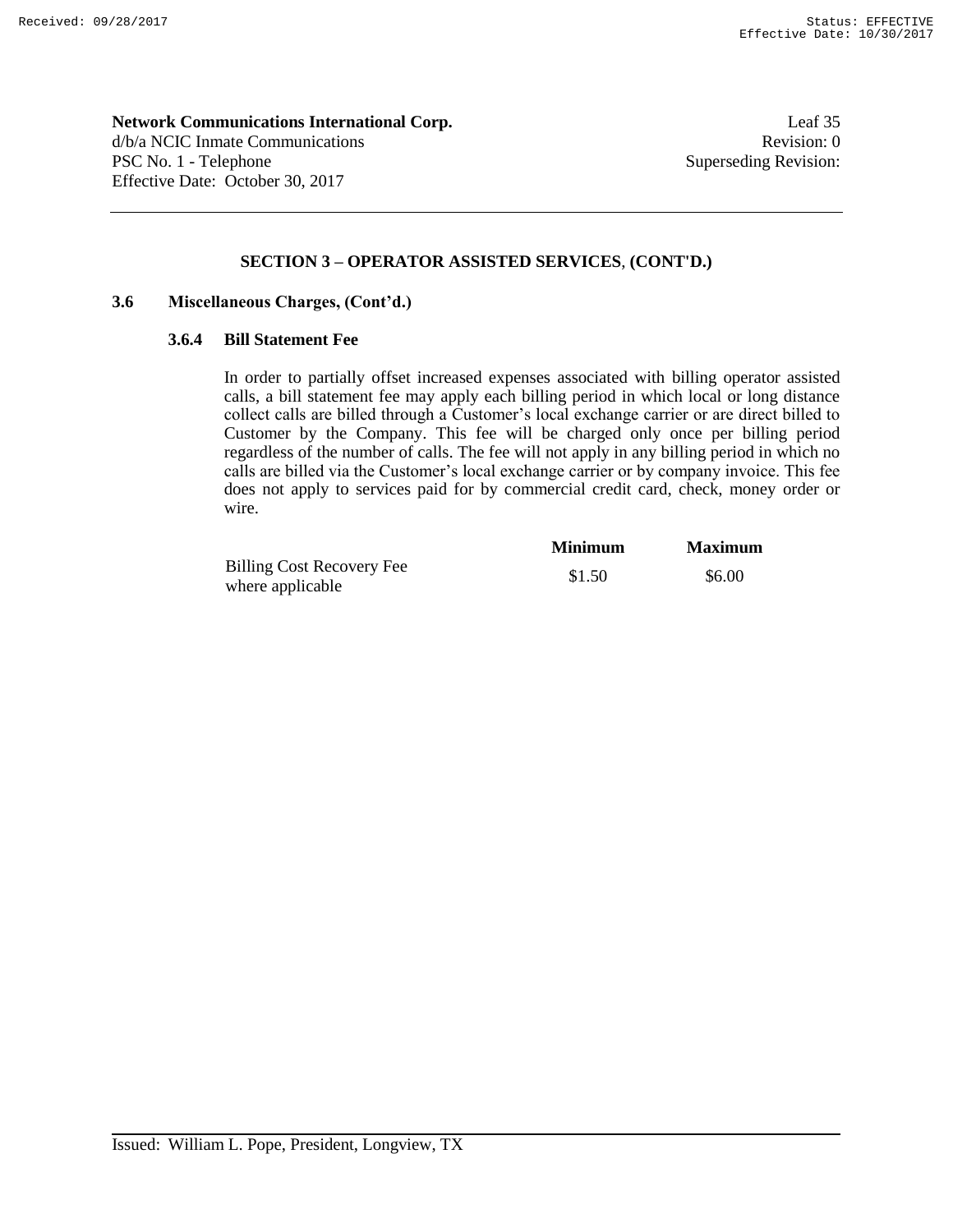**Network Communications International Corp.** Leaf 36 d/b/a NCIC Inmate Communications **Revision:** 0 PSC No. 1 - Telephone Superseding Revision: Effective Date: October 30, 2017

# **SECTION 4 – INSTITUTIONAL CALLING SERVICES**

# **4.1 Institutional Collect Operator Service\***

#### **4.1.1 Description**

The Company provides Institutional Automated Collect Operator Service to inmates of confinement facilities. Service may be limited by the administrators of the institutions as to availability, call duration or calling scope. Calls are billed to the Called Party. The Called Party must actively accept charges for the call.

Institutional Collect Operator Service allows inmates to make collect calls to terminating locations anywhere within in the state. An automated system prompts the caller and the called party through user - friendly instructions. The called party must accept responsibility for payment of the charges by dialing the designated digit for acceptance. If a call is not accepted within five (5) seconds of the automated voice recording prompt, the automated recording is replayed a second time. If an acceptance digit is not received five (5) seconds after the second recording is completed, the call is terminated.

Use of the collect calling service is subject to the rules and regulations of the Commission and.

#### **4.1.2 Institutional Collect Operator Service Rates and Charges**

# **(A) Per Minute Usage Rate**

|                       | <b>Minimum</b> | <b>Maximum</b> |
|-----------------------|----------------|----------------|
| Per Minute Usage Rate | \$0.30         | \$0.90         |

\* Pursuant to FCC Docket 12-375, the revisions shown above are effective June 20, 2016 for Jails.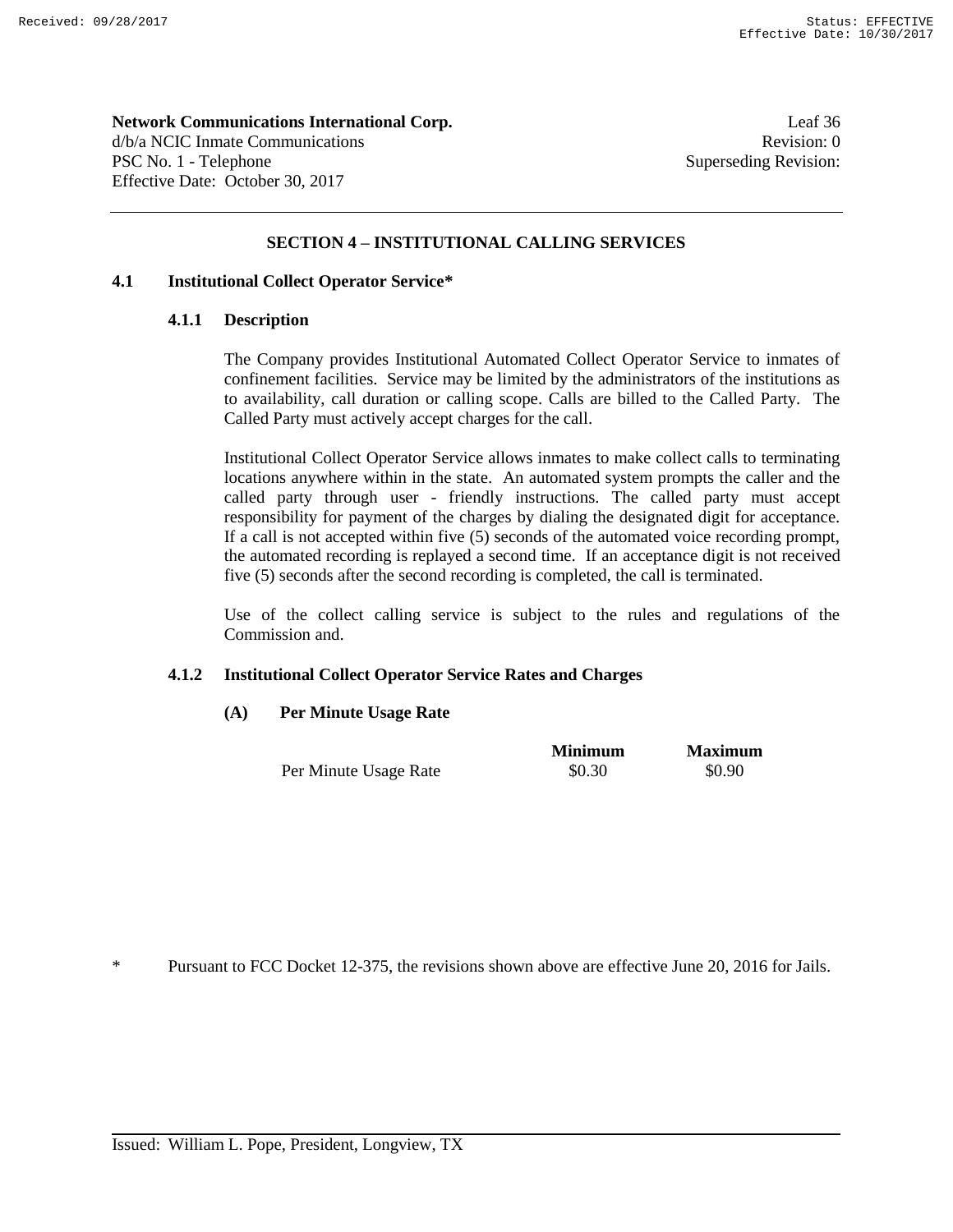**Network Communications International Corp.** Leaf 37 d/b/a NCIC Inmate Communications **Revision:** 0 PSC No. 1 - Telephone Superseding Revision: Effective Date: October 30, 2017

# **SECTION 4 – INSTITUTIONAL CALLING SERVICES, (CONT'D.)**

# **4.2 Secure Collect**

# **4.2.1 Description**

Secure Collect provides an alternative payment arrangement for inmates in Confinement Institutions. This service enables end users to receive calls originating from confined persons and who cannot or who do not wish to have such calls billed through their own local exchange service provider.

A Secure Collect account is set up by the Company for the Customer who receives collect calls from an inmate in a confinement facility. Once an account is established, all collect calls from the confinement facility to the telephone number (s) associated with the account are processed real-time and posted to the account. If the payment into the account is provided via the Customer's credit card, credit verification procedures are carried out under the terms specified in Section 2. The Company does not engage in direct monetary transactions with the inmate. Accounts may be replenished; there are no deposit amount requirements.

Network usage is deducted from the Available Usage Balance in full minute increments on a real time basis as the call progresses. All calls must be charged against an Account that has sufficient available balance. Calls in progress will be terminated by the Company if the balance on the Account is insufficient to continue the call. Customers are responsible for contacting the Company's Customer Service Department to obtain the Available Usage Balance remaining in the Secure Collect Account. For debiting purposes, call timing is rounded up to the nearest one (1) minute increment. Usage charges are computed and rounded up to the nearest penny on a per call basis.

Available Usage Balance in the Secure Collect Account is refundable upon request by the called party. Customers may choose to have their remaining balances refunded to a prepaid card that is available for use anywhere in the contiguous USA. Check or credit card refunds are available if request is within 180 days of the last customer initiated activity. After 180 days, refund requests of remaining balances will be transferred to a prepaid card and mailed to the customer. A Secure collect account is deactivated when no customer- initiated activity occurs within 180 days following the last customer-initiated transaction. The Available Usage Balance never expires and is available for usage until the balance on the account is zero.

Secure Collect Accounts are available for use 24 hours a day, seven days per week. Access to telephone service by an inmate may be subject to time of day and usage restrictions imposed by individual Confinement Institutions. No minimum service period applies.